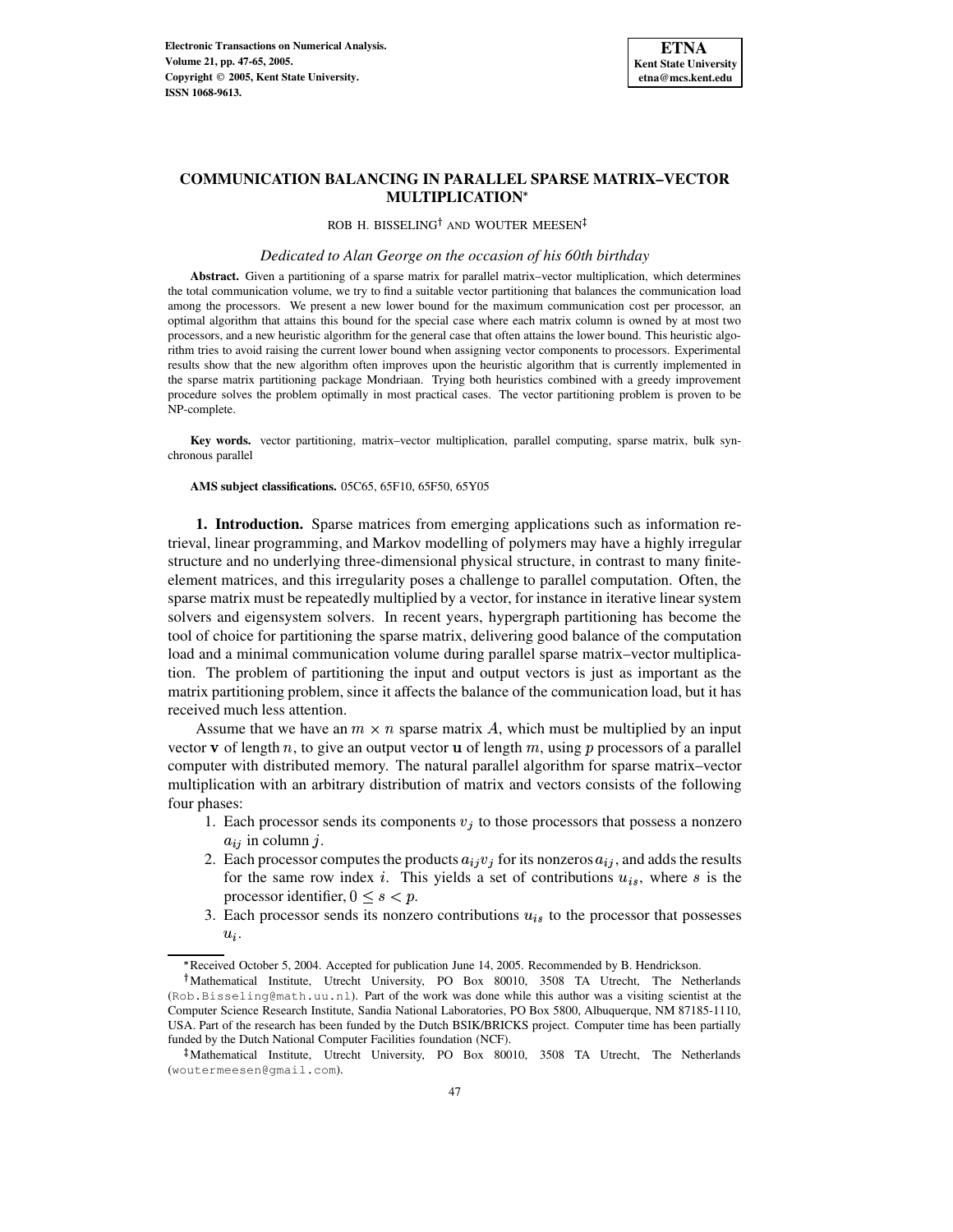4. Each processor adds the contributions received for its components  $u_i$ , giving  $u_i =$  $\sum_{t=0}^{p-1} u_{it}.$ 

Processors are assumed to synchronise globally between the phases. In the language of the bulk synchronous parallel (BSP) model [\[21\]](#page-18-0), the phases are called *supersteps*. This model motivated the present work, because it encourages balancing communication loads, besides balancing computation loads. Phases 1 and 3 are communication supersteps. Their costs include a fixed overhead <sup>1</sup> representing the global *latency*, which lumps together the time of the global synchronisation and the startup times of an all-to-all message exchange. The superstep approach allows combining data words destined for the same processor into one packet and also reordering of packets, both for the purpose of communication optimisation. Sometimes, we call *l* just the *synchronisation cost*. The BSP model also assumes a cost of q time units per data word sent or received by a processor. The processor with the maximum number  $h$  of data sent or received determines the overall communication cost. The cost of a communication superstep can thus be expressed as

$$
(1.1) \t\t T_{\text{superstep}} = hg + l.
$$

A natural time unit for  $q$  and  $l$  in scientific computation is the time of a floating-point operation.

The synchronisation cost  $l$  does not grow with the problem size and it has to be paid only twice for the matrix–vector multiplication algorithm. The communication cost, however, grows with the problem size, and depends very much on the data partitioning chosen. We are mainly interested in large, highly irregular problems, and for this reason we will exclusively be concerned with the communication cost  $hg$ , aiming to minimise it.

We assume that the matrix  $A$  has already been partitioned for  $p$  processors and that we have to find a suitable vector partitioning. Thus, each nonzero  $a_{ij}$  has been assigned to a processor and we need to assign vector components  $v_i$  and  $u_i$  to processors. We assume that the vectors can be partitioned independently, which is usually the case for rectangular matrices, but also forsquare matricesif the output vector is used as the input for multiplication by  $A<sup>T</sup>$ . We only treat the partitioning problem for the input vector, because the partitioning of the output vector is similar and can be done by running the same algorithm applied to  $A<sup>T</sup>$ . If the matrix  $\vec{A}$  is symmetric and it has been partitioned symmetrically, i.e., with nonzero elements  $a_{ij}$  and  $a_{ji}$  assigned to the same processor, then we can partition the input vector and use the same solution for the output vector as well.

The preceding matrix partitioning can be done by using any of the currently available matrix partitioners, either based on hypergraph partitioning or graph partitioning. The result can be: one-dimensional [\[5\]](#page-18-1), e.g. a row distribution or column distribution; two-dimensional Cartesian [\[8\]](#page-18-2), each processor obtaining a submatrix defined by a partitioning of the matrix rows and columns; two-dimensional non-Cartesian with Mondriaan structure [\[23\]](#page-18-3), defined by recursively bipartitioning the matrix in either the row or column direction; or completely arbitrary [\[7\]](#page-18-4), each nonzero having been assigned individually to a processor. In all these cases, it may be beneficial to partition the vector by the methods presented here.

Let  $P_j$  be the set of processors that own nonzeros in matrix column j and  $\lambda_j = |P_j|$  be the number of such processors, for  $0 \leq j \leq n$ . We make a number of assumptions, all without loss of generality, to facilitate the exposition. We assume that  $\lambda_j \geq 2$ , because columns with  $\lambda_i = 0, 1$  do not cause communication so that they can be removed from the problem. We assume that all processors are involved in communication, i.e., occur in at least one matrix column; it is easy to remove the other processors. Furthermore, we assume that *duplicate nonzeros* have been removed, i.e., nonzeros  $a_{i'j}$  that are in the same column and are owned by the same processor as a nonzero  $a_{ij}$ , where  $i' > i$ ; a duplicate nonzero does not cause extra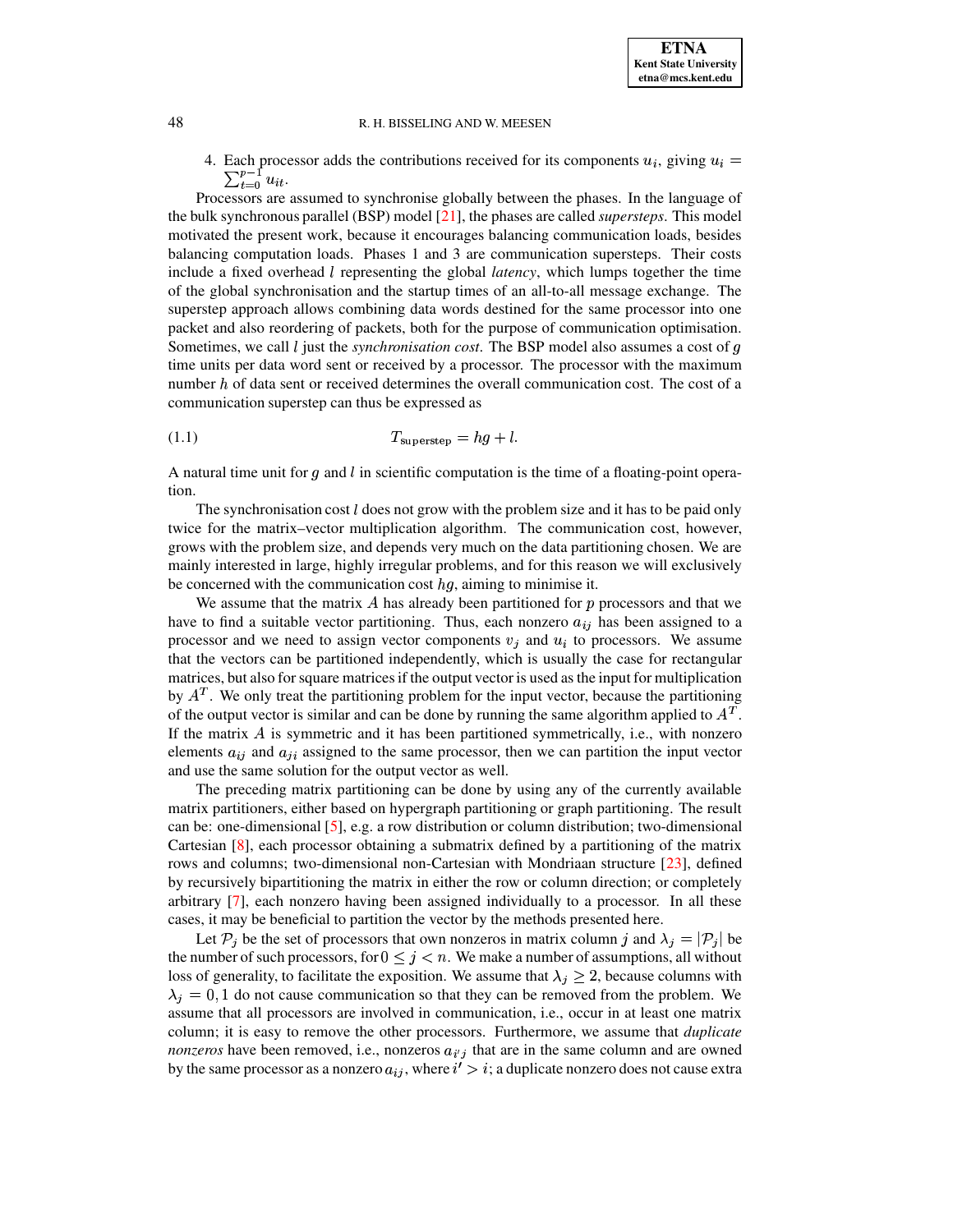communication because  $v_j$  has to be sent only once to the owner of  $a_{ij}$ . Since the processor that owns a nonzero  $a_{ij}$  in matrix column j is important, but the row number i is irrelevant, we can transform the matrix into a  $p \times n$  sparse matrix  $A'$ , which contains a nonzero in position  $(s, j)$ ,  $0 \le s < p$ ,  $0 \le j < n$ , if and only if processor *s* has a nonzero in column *j* of *A*. (The matrix  $A'$  is introduced in  $[20]$  as the *communication matrix* corresponding to a partitioned matrix  $A$ .) We assume without loss of generality that  $A$  has already been transformed into  $A'$ , so that we can drop the prime. In Section [4,](#page-10-0) however, where we present our experimental results, we will distinguish between the original matrix  $A$  and its communication matrix  $A'$ .

Our aim is to assign each input vector component  $v_i$  to a processor  $\phi(j) \in \mathcal{P}_i$ , such that we minimise the *communication cost*  $C_{\phi}$  of the partitioning  $\phi$ . This cost is defined as

(1.2) 
$$
C_{\phi} = \max_{0 \leq s < p} \max\{N_{\text{send}}(s), N_{\text{recv}}(s)\},
$$

where

(1.3) 
$$
N_{\text{send}}(s) = \sum_{j:\ \phi(j)=s} (\lambda_j - 1),
$$

and

$$
(1.4) \qquad \qquad N_{\text{recv}}(s) = |\{j : 0 \le j < n \land s \in \mathcal{P}_j \land \phi(j) \ne s\}|.
$$

Sometimes we refer to the *communication cost of a processor s*, which is  $C_{\phi}(s) = \max\{$  $N_{\text{send}}(s)$ ,  $N_{\text{recv}}(s)$ . Note that the *number of sends* expressed by  $N_{\text{send}}(s)$  is the number of data words sent, and not the number of messages in which they are packaged. We will use the terms 'send' or 'receive' to denote the communication of a single data word, irrespective of the way this is done (the data word is most likely sent as part of a larger packet). The total communication volume is

(1.5) 
$$
V_{\phi} = \sum_{s=0}^{p-1} N_{\text{send}}(s) = \sum_{s=0}^{p-1} N_{\text{recv}}(s).
$$

We will drop the subscript ' $\phi'$  from  $C_{\phi}$ ,  $C_{\phi}(s)$ , and  $V_{\phi}$  if the partitioning involved is clear from the context.

<span id="page-2-0"></span>**2. Related work.** Catalyurek and Aykanat [\[5\]](#page-18-1) present a one-dimensional matrix partitioning method for square matrices based on hypergraphs. The method is also applicable to rectangular matrices, see [\[4\]](#page-18-6). They partition the input and output vectors conformally with the matrix partitioning; for a rowwise matrix partitioning, this means that matrix row  $i, v_i$ , and  $u_i$  are all assigned to the same processor. Thus, no specific effort is made to balance the communication by finding a better vector partitioning. This may be beneficial for the output vector  $\bf{u}$ , but for the input vector  $\bf{v}$  this leaves no choice in the partitioning, and it might increase the communication volume  $V$ . Çatalyürek and Aykanat [\[5\]](#page-18-1) do report results, however, on their vector partitioning. For instance, experiments with rowwise partitioning by the HCM variant of their partitioner PaToH [\[6\]](#page-18-7) on a set of square, structurally nonsymmetric matrices show for  $p = 64$ , on average, a scaled volume of 0.92 and a maximum scaled volume per processor of 0.025 (only counting the sends, not the receives), which is not too far from the theoretical optimum of 0.0143. The scaling is by matrix size, i.e., the scaled volume is  $V/n$ . The maximum scaled volume per processor would probably be somewhat higher if receives were included in the metric as well.

Vastenhouw and Bisseling [\[23\]](#page-18-3) pose the problem of minimising the cost in the metric we use here. They present a vector partitioning algorithm which is the default in version 1.0 of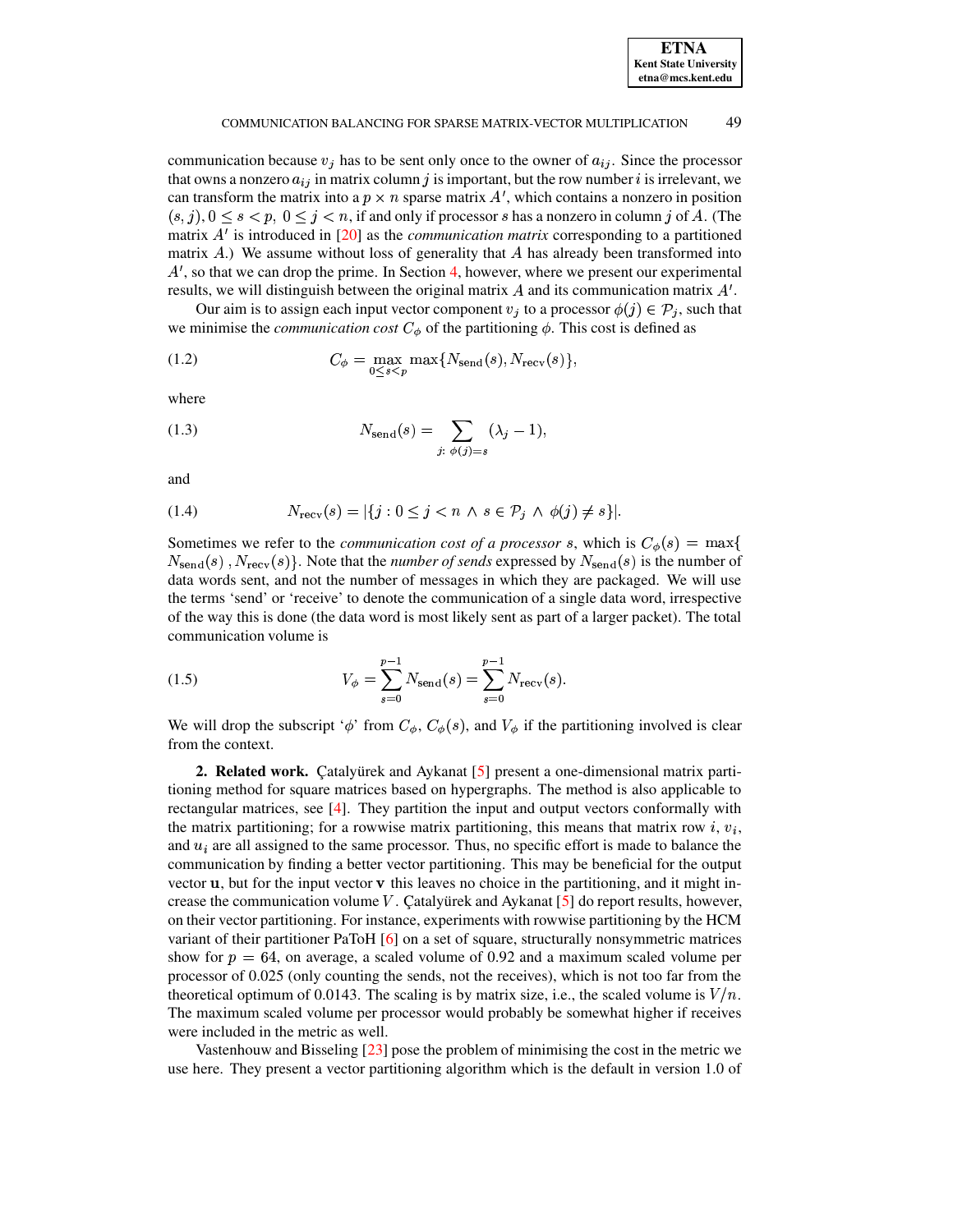the Mondriaan package. The algorithm works as follows. First, it handles the components with  $\lambda_i > 2$  in random order, trying to minimise  $\max_{0 \le s \le p} (N_{\text{send}}(s) + N_{\text{recv}}(s))$ . The algorithm assigns  $v_j$  to the processor with the current lowest sum. The sum of processor is initialised at  $ncols(s) = |J(s)|$ , where  $J(s) = \{j : 0 \le j \le n \land s \in \mathcal{P}_j\}$ , in an attempt to give the greedy algorithm at least a partial view of the future. The initial sum can be seen as the number of inevitable communication operations: a processor must either send or receive at least one data word if it occurs in a column. If  $v_j$  is assigned to processor s, this increases the sum of s by  $\lambda_i - 2$ . Second, the algorithm handles the components with  $\lambda_i = 2$  in an arbitrary order, trying to balance the number of sends with the number of receives. The components with  $\lambda_i = 2$  do not increase the sums any more. Let s and  $s'$  be the two processors in a column j. The algorithm chooses s as owner of column j if  $N_{\text{send}}(s) + N_{\text{recv}}(s') \leq N_{\text{send}}(s') + N_{\text{recv}}(s)$ ; otherwise, it chooses s'. This gives rise to one data word being sent in the least busy direction. The numerical experiments in [\[23\]](#page-18-3) for the five rectangular matrices show reasonable communication balance, with the largest problem instance (matrix tbdlinux,  $p = 64$ ) showing a normalised cost of 3.06 (relative to the average volume  $V/p$ . A disadvantage of this algorithm is that matrix partitionings with few two-processor columns have little opportunity to optimise the send/receive balance; in the worst case, this may double the communication cost. In the present work, we investigate the performance of this algorithm further and try to improve it; in the remainder of the paper, we denote the original Mondriaan vector partitioning algorithm by 'Mon'.

Uçar and Aykanat  $[20]$  treat the problem of vector partitioning given a certain matrix partitioning, with the objective of minimising the total number of messages and hence the sum of the message latencies while satisfying a balancing constraint on the maximum communication volume per processor, measured in sends. This enables a trade-off between latency and maximum volume. To find a solution, they formulate the problem in terms of a hypergraph with  $p$  hyperedges and  $n$  vertices, and then try to partition the vertices into  $p$  sets using a multilevel hypergraph partitioner, in this case PaToH. Each vertex gets a weight of  $\lambda_i - 1$ , representing the number of sends for the corresponding vector component  $v_j$ . A cut hyperedge  $s, 0 \leq s \leq p$ , with vertices on different processors, means that processor s has to receive a message from these processors, except from itself. For comparison, Uçar and Aykanat also implemented a method which they call the *naive method*, which assigns components in order of decreasing  $\lambda_i$ , trying to balance the sends. The hypergraph method significantly reduces the total number of messages, by about a factor of two compared to the naive method, but it doubles the maximum number of sends per processor and it also increases the total volume by up to 41%. (An increase in communication volume may occur if a component  $v_i$  is moved to a processor outside  $P_j$  to reduce the number of messages.) The time of the vector partitioning by the hypergraph method is usually less than that of the matrix partitioning, but it is much more than that of the naive method. The difference between the present work and the work of Uçar and Aykanat is that we try to achieve the utmost in communication balance, ignoring latency, and that we also try to balance the receives of the processors.

A different area, related to the present work, is that of computation load balancing. Viewing communication as just another type of work that has to be balanced among the processors, we may be able to benefit from methods developed to balance computation work. Pinar and Hendrickson [\[17\]](#page-18-8) propose a general framework for balancing work in complex situations, such as overlapping subdomains in domain decomposition, or computation and communication without synchronisation in between (where work represents the sum of computation time and communication time). They diffuse data and associated work from overloaded processors to others, starting from an initial partitioning, and improving the balance until it is satisfactory. In different work, Pinar and Hendrickson [\[18\]](#page-18-9) present a method for assigning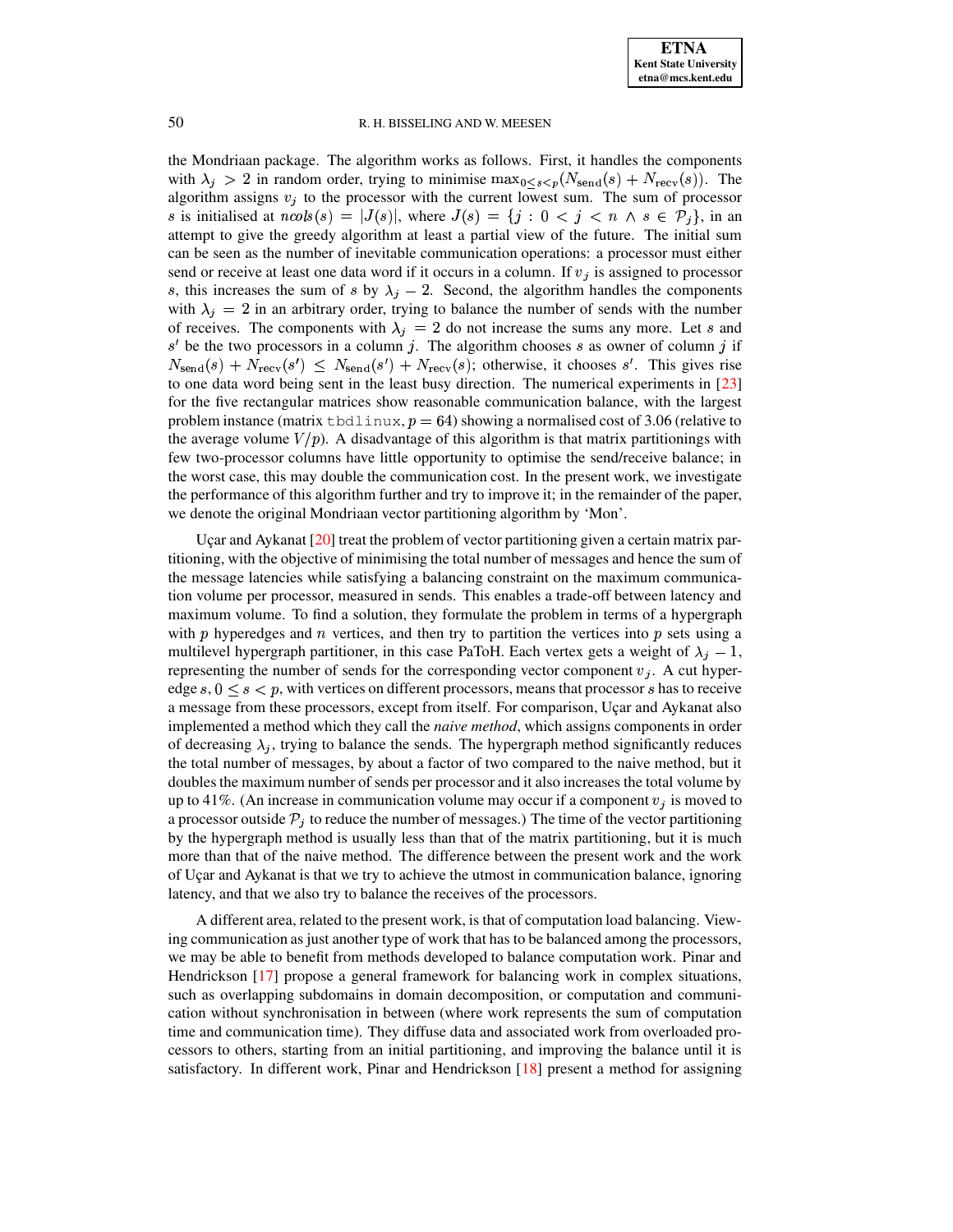computation tasks to processors in situations where this can be done flexibly, i.e., without consequences for the communication in a parallel computation. Each task is of unit size and can be assigned to one processor from a set of processors. An optimal task assignment is found by solving a maximum network-flow problem. In principle, such a method can also be applied to assign communication tasks. The restrictions of the problem formulation mean that the method can be applied to balance the sends or the receives, but not both simultaneously, in the case that  $\lambda_j = 2$  for all j.

The best sparse matrix partitioning methods for parallel sparse matrix–vector multiplication are those based on hypergraph partitioners, since these reflect the communication volume accurately in their objective function; graph partitioners only approximate the volume. Currently, a variety of hypergraph partitioners are available: PaToH [\[4,](#page-18-6) [5,](#page-18-1) [6\]](#page-18-7), which was the first hypergraph partitioner to be used for sparse matrix partitioning; hMetis [\[16\]](#page-18-10), a hypergraph version of the Metis graph partitioner; Mondriaan [\[23\]](#page-18-3), a two-dimensional hypergraph-based sparse matrix partitioner, which can also be used to solve hypergraph partitioning problems by running it in one-dimensionalmode; MONET [\[15\]](#page-18-11), a hypergraph-basedmatrix ordering package, which permutes the rows and columns of a matrix to obtain a bordered block-diagonal form; Zoltan [\[10\]](#page-18-12), a dynamic load balancing library for a wide range of parallel applications, which has recently been extended by a serial hypergraph partitioner  $[2]$ ; MLpart  $[3]$ , a multilevel hypergraph partitioner developed for circuit design, a traditional application area of hypergraph partitioning. Parkway  $[19]$  is a parallel k-way hypergraph partitioner that has been developed for very large Markov transition matrices ( $n = \mathcal{O}(10^7)$ ) from voting models.

## **3. Algorithms for vector partitioning.**

<span id="page-4-0"></span>**3.1.** Special case: two processors per matrix column. A special case arises if  $\lambda_j = 2$ for all j. This will happen if  $p = 2$ , but it can also happen for larger p. For instance, if the matrix partitioning first splits the columns into two sets of columns, and then splits each set independently in the row direction, the resulting matrix partitioning over four processors satisfies the condition both for rows and columns.

In the special case, every assignment of a vector component  $v_j$  to one of the two processors in matrix column  $j$  causes one processor to send a data word and the other to receive one. Let  $ncols(s)$  be the number of columns in which processor s occurs. Therefore, processor s will have to perform a total of  $ncols(s)$  send and receive operations. A lower bound on the communication cost of processor s is thus  $\lceil n \cosh(s)/2 \rceil$ . This bound is attained if s is assigned (nearly) half of the vector components corresponding to the columns it shares. A lower bound on the overall communication cost is

(3.1) 
$$
L_2 = \max_{0 \le s < p} \left[ \frac{n \cosh(s)}{2} \right].
$$

We now present an algorithm, Opt2, that assigns the vector components corresponding to the matrix columns in three phases. For brevity, we say that the algorithm assigns matrix columns. Let  $B_{st}$  be the number of columns shared by processors s and t, where  $0 \leq s, t$ p; note that  $B_{ss} = 0$ . In Phase 1, the algorithm assigns columns shared by s and t in pairs, assigning one column to  $s$  and the other to  $t$ , until no such pair of columns is left. After these assignments, the remaining number of columns shared by processors  $s$  and  $t$  is  $B'_{st} = B_{st} \text{ mod } 2$ . We can view  $B'$  as the adjacency matrix of the graph  $G = (V, E)$ , where  $\mathcal{V} = \{0, \ldots, p-1\}$  and  $E \subset \mathcal{V} \times \mathcal{V}$  is defined by  $(s, t) \in E$  if and only if  $B'_{st} = 1$ . Fig. [3.1\(](#page-5-0)b) presents this graph; Fig.  $3.1(a)$  $3.1(a)$  presents a weighted graph corresponding to  $B$ .

In Phase 2, the algorithm walks paths in the graph  $G$ , each time starting at a vertex with odd degree. After an edge  $(s, t)$  is traversed in the direction from s to t, it is removed from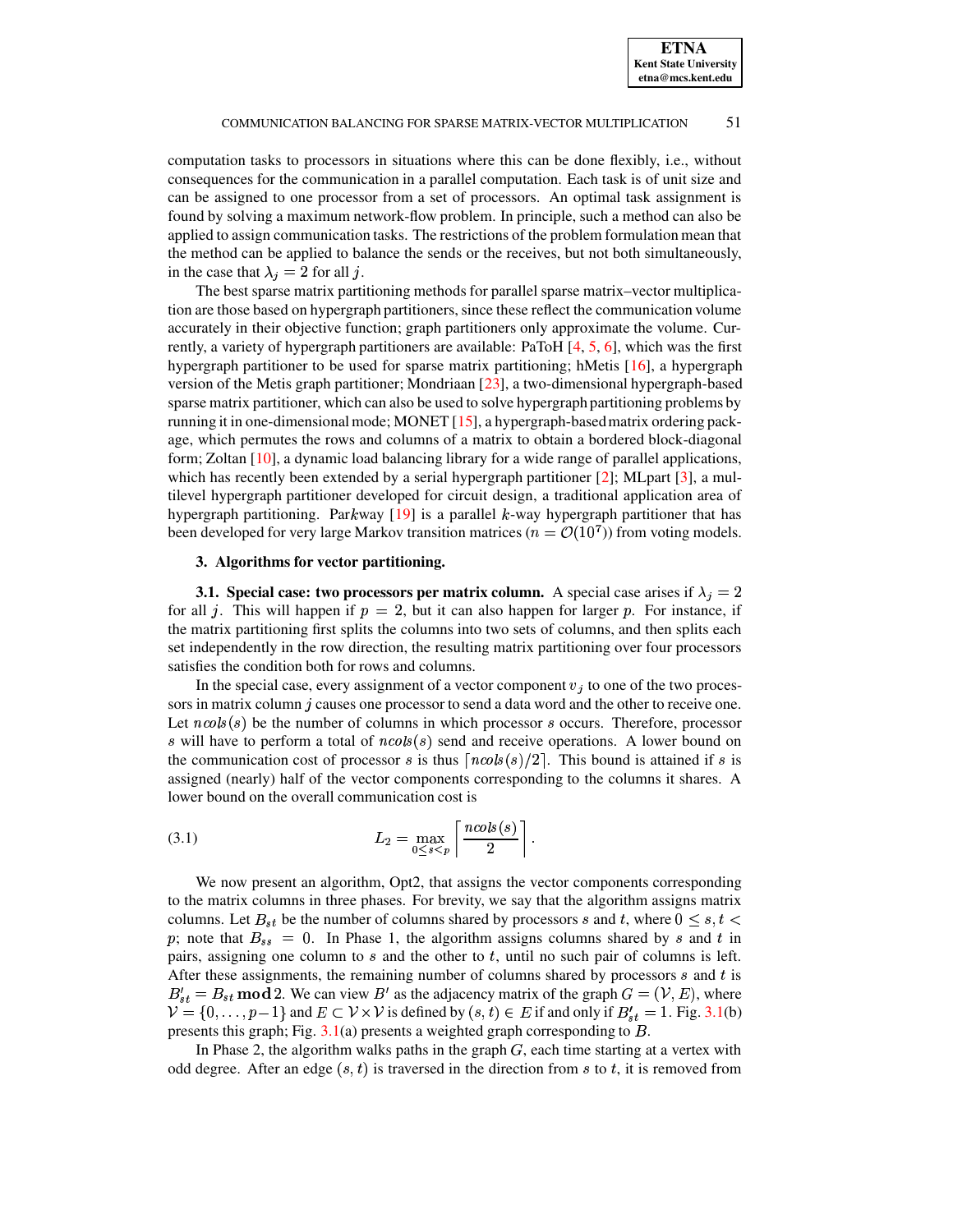

<span id="page-5-0"></span>FIG. 3.1. *Path-walking algorithm for the graph that represents the communication of the input vector in parallel sparse matrix–vector multiplication. (a) Weighted undirected graph, where each vertex* <sup>¾</sup> *represents a* processor, each edge  $(s, t)$  a set of columns shared by processors s and t, and each edge weight  $B_{st}$  the number of columns shared. (b) The unweighted graph obtained by assigning pairs of shared columns to processors, each time one column to s and the other to t. The adjacency matrix of this graph is  $B'$ , defined by  $B'_{st} = B_{st} \mod 2$ . (c) The graph is traversed by walks starting at an odd-degree vertex, walking along the edges while removing them on the way, until a dead end is reached. This phase contains three such walks; the first two are shown. Start and end *points are shown in black. (d) The graph is traversed by walks starting at an even-degree vertex.*

 $E$ , and the corresponding column is assigned to  $s$ . A path is finished when the walk reaches a dead end, i.e., when the vertex reached has no more edges left. After the degree of a vertex becomes zero, the vertex is removed. This phase ends when all remaining vertices have even degree. Phase 2 is illustrated by Fig.  $3.1(c)$  $3.1(c)$ . In Phase 3, the algorithm walks paths in the remaining graph until the graph is empty. Phase 3 is illustrated by Fig. [3.1\(](#page-5-0)d). We will prove optimality of the algorithm by using the following lemma.

<span id="page-5-1"></span>LEMMA 3.1. Let  $G = (V, E)$  be a graph and  $(s_0, s_1, \ldots, s_r)$  be a path in G with all  $edges$  *distinct. Let*  $deg(s_0)$ , *the degree of*  $s_0$ , *be odd. Assume that the path cannot be extended any more by adding an edge from* » *that is distinct from the edges already contained in the*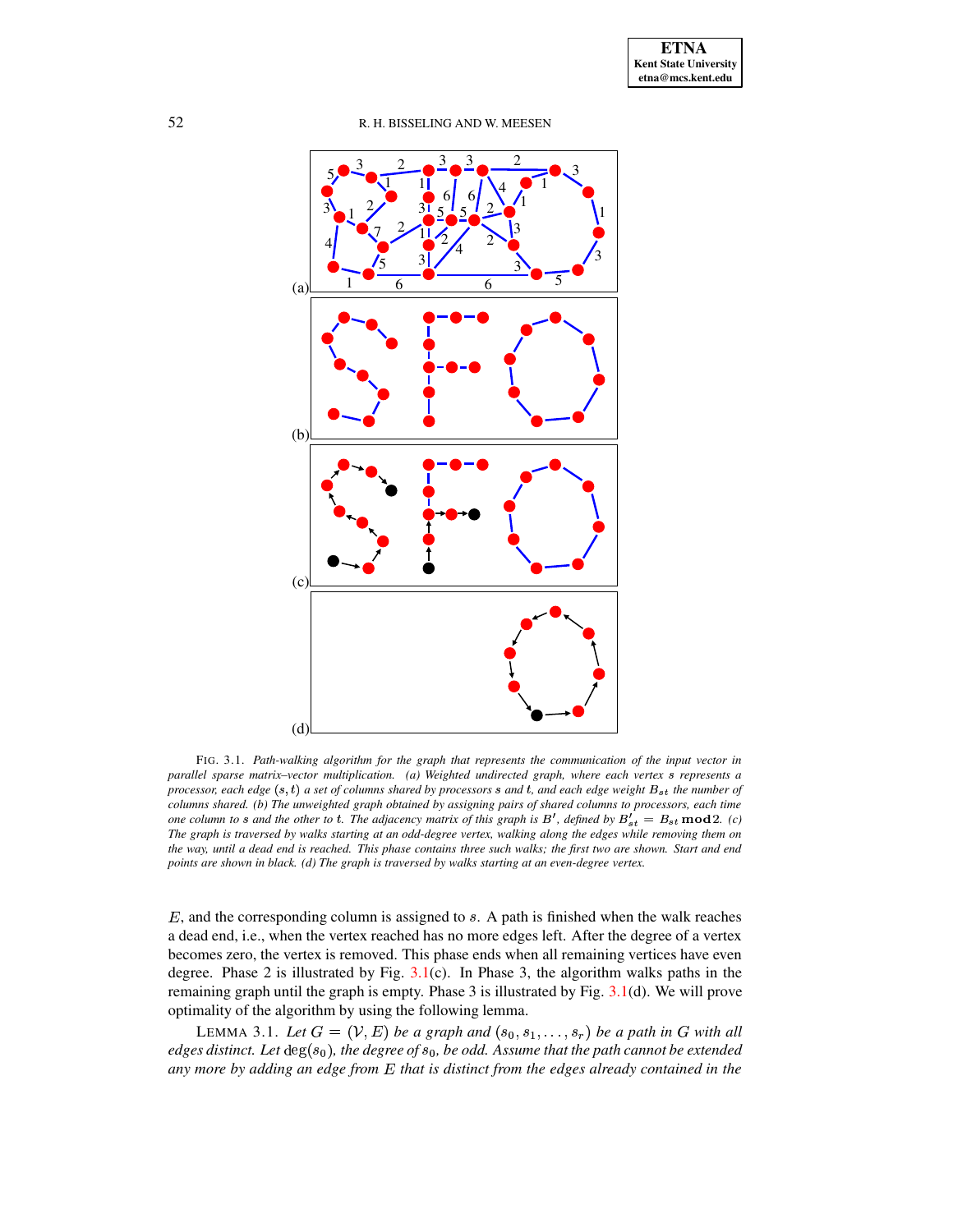path. Then:  $s_0 \neq s_r$  and a traversal of the path with edge removal changes  $\deg(s_0)$  from *odd* to even and  $\deg(s_r)$  from *odd* to zero, and it does not change the parity of  $\deg(s)$  for  $s \neq s_0, s_r$ .

*Proof.* The removal of the first edge  $(s_0, s_1)$  makes  $\deg(s_0)$  even. If  $\deg(s_0)$  becomes zero, the walk cannot reach  $s_0$  any more; otherwise, if the walk enters  $s_0$ , it will leave. Thus, the end vertex  $s_r$  must differ from the start vertex  $s_0$  and  $\deg(s_0)$  remains even. Furthermore,  $\deg(s_r)$  becomes zero since no edges remain. The parity of  $\deg(s_i)$ ,  $i = 1, \ldots, r - 1$ , does not change when the path reaches an intermediate vertex  $s_i$ , because one edge is removed on entry and one on exit. Note that vertices may occur more than once on a path; our statements still hold then. Just before the last edge is removed, we have  $\deg(s_r) = 1$ ; at the start of the walk,  $\deg(s_r)$  must have been odd. Vertices not on the path are not affected by the traversal.  $\Box$ 

THEOREM 3.2. Let  $p, n \in \mathbb{N}$ , with  $p \geq 2$ ,  $n \geq 1$ . Let  $\mathcal{P}_i \subset \{0, \ldots, p-1\}$  with  $|\mathcal{P}_i| = 2$ *represent* the pair of processors that share column j, for  $j = 0, \ldots, n - 1$ . Then algorithm *Opt2* produces a vector partitioning  $\phi$ :  $\{0, \ldots, n-1\}$   $\rightarrow$   $\{0, \ldots, p-1\}$  with minimal cost  $C_{\phi}$ .

*Proof.* The algorithm terminates because the number of columns and edges is finite and because each walk in Phases 2 and 3 removes at least one edge. Each column is assigned to a processor at some time during the algorithm, either in Phase 1 or when its corresponding edge is removed in Phase 2 or 3. At the end of the algorithm, a complete vector partitioning  $\phi$  has been obtained.

After Phase 1,  $N_{\rm send}(s) - N_{\rm rev}(s) = 0$  for all vertices s. The value  $N_{\rm send}(s) - N_{\rm rev}(s)$ does not change for an intermediate vertex  $s$  in a walk in Phase 2. The value can change, however, if  $s$  is a start or end vertex in Phase 2. This can happen only once for every  $s$ ,  $0 \leq s \leq p$ , because a vertex can only once be a start or end vertex of a walk. This is because a start vertex  $s_0$  has an odd degree, which becomes even after the walk, see Lemma  $3.1$ . Therefore,  $s_0$  cannot become a start vertex again in this phase. Furthermore, it cannot become an end vertex of a walk, because of its even degree. An end vertex has no edges left, is removed, and hence does not occur again in further walks.

In Phase 3, the first walk starts at a vertex  $s_0$  with even degree. After traversal and removal of the first edge  $(s_0, s_1)$ , the two vertices  $s_0$  and  $s_1$  have odd degree, but all other vertices have even degree. We can apply Lemma [3.1](#page-5-1) to the path  $(s_1, \ldots, s_r)$  representing the remainder of the first walk. The lemma says that  $s_r \neq s_1$  and that  $\deg(s_r)$  is odd at the start of the remaining walk, so  $s_r = s_0$  must hold. Thus, the path  $(s_0, \ldots, s_r)$  must be a cycle. After walking a complete path, all vertices have even degree again, and further walks can be carried out in the same way. Because each path is a cycle, the value  $N_{\text{send}}(s) - N_{\text{recv}}(s)$ does not change for the vertices s on the paths.

As a result of the algorithm,  $|N_{\text{send}}(s) - N_{\text{recv}}(s)| \le 1$  for all s, and equality  $|N_{\text{send}}(s) N_{\text{recv}}(s) = 1$  only happens if  $\text{deg}(s)$  is odd at the start of Phase 2. Because  $\text{deg}(s) =$  $\sum_{t\neq s} B'_{st}$ , this is equivalent to  $ncols(s) = \sum_{t\neq s} B_{st}$  being odd. This proves that the resulting assignment is optimal.  $\Box$ 

**3.2. General lower bounds on the communication cost.** A simple lower bound on the communication cost based on the communication volume is

$$
L_{\rm vol} = \left\lceil \frac{V}{p} \right\rceil.
$$

This bound occurs because not all processors can have a communication cost below the average  $V/p$ , so that in every vector partitioning there must exist a processor s with  $C(s) \ge V/p$ .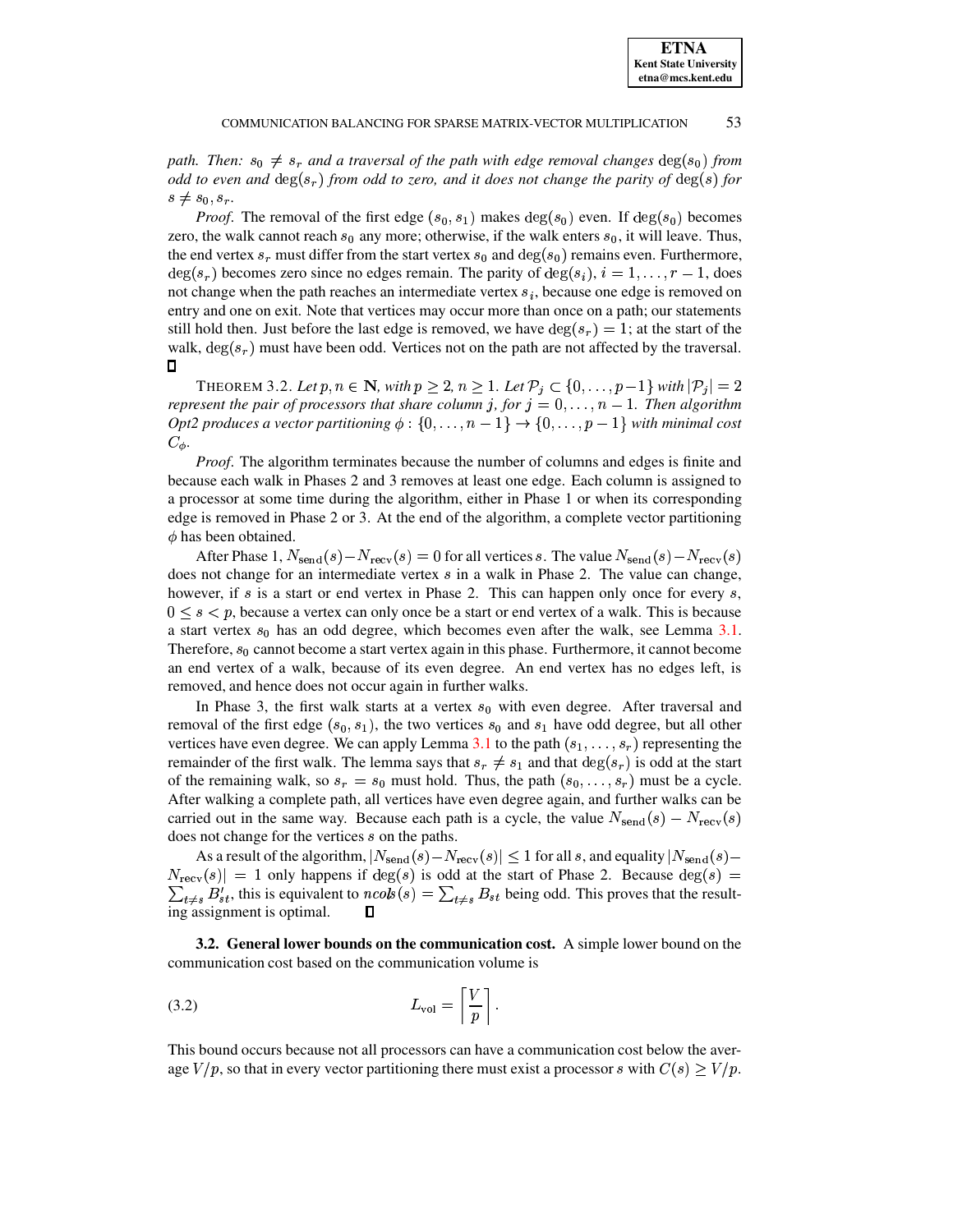

Because costs are integers, we even have  $C(s) \geq [V/p]$ . Therefore,  $C \geq [V/p]$ , which shows that the cost C must be at least  $L_{\text{vol}}$ .

A different lower bound can be obtained by considering the vector components that a processor would like to possess in order to minimise its cost. Assume that a processor s can freely choose its components. Every vector component  $v_j$  that the processor obtains will decrease its number of receives by one, irrespective of the size of the corresponding matrix column. At the same time, this will increase the number of sends by  $\lambda_j - 1$ . Thus, a processor would prefer to obtain vector components corresponding to small columns, i.e., with low  $\lambda_i$ . If given a free choice, a processor would take components in order of increasing column size, stopping when adding another component would give a larger number of sends than receives. This leads to the lower bound expressed by the following theorem.

<span id="page-7-0"></span>THEOREM 3.3. Let  $p, n, s \in \mathbb{N}$ , with  $p \ge 2$ ,  $n \ge 1$ , and  $0 \le s \le p$ . Let  $\mathcal{P}_j \subset$  $\{0,\ldots,p-1\}$  and  $\lambda_j = |\mathcal{P}_j|$ , for  $j = 0,\ldots,n-1$ . Assume that  $\lambda_j \geq 2$  for all j, and  $\lambda_j \leq \lambda_{j'}$  if  $j < j'$ . Define

$$
J_k = \{ j : 0 \le j < k \land s \in \mathcal{P}_j \},
$$

for  $k = 0, \ldots, n$ . Let k be the largest integer with  $k \leq n$  for which

$$
\sum_{j\in J_k} (\lambda_j - 1) \le |J_n \backslash J_k|.
$$

Define  $L(s) = |J_n \setminus J_k|$ . Then for every vector assignment  $\phi$  with  $\phi(j) \in \mathcal{P}_j$  for all j, we have

$$
C_{\phi} \ge L(s).
$$

*Proof.* Let  $J_k$  be the set defined in the theorem and let  $J = J_n$  be the set of all indices j with  $s \in \mathcal{P}_j$ . Let  $\phi$  be a vector assignment with  $\phi(j) \in \mathcal{P}_j$  for all j, and  $J' \subset J$  be the set of indices j with  $\phi(j) = s$ . We will transform J' into  $J_k$  by changes that do not increase the cost for processor s. This will prove that the cost of  $J_k$  is less than or equal to that of J'. First, we transform J' into a  $J_r$  by adding  $j_{\min}$ , the smallest  $j \in J \backslash J'$  to  $J'$ , and removing  $j_{\max}$ , the largest j from J', and repeating this procedure as long as  $j_{\min} < j_{\max}$ . Each change reduces the cost, or keeps it the same, because it replaces an index j with a larger size  $\lambda_j$  by one with a smaller size, or a lower numbered one of equal size. The changes fill the holes in  $J'$  until it contains all the indices from J up to a certain size, i.e.,  $J' = J_r$  for a certain r. If  $J_k \subsetneq J_r$ , we have  $\sum_{j\in J_r} (\lambda_j - 1) > |J\setminus J_r|$ , by the definition of k. Thus, we can remove the largest j from  $J_r$  while not increasing the cost. (This is because the number of sends decreases, and the number of receives increases by one, but it will not exceed the number of sends before the change.) We can repeat this until  $r = k$ . If  $J_k \subsetneq J_r$  does not hold, we have  $J_k = J_r$ , or  $J_r \subsetneq J_k$ . If  $J_k = J_r$ , we are done, but otherwise we can add the smallest element of  $J \setminus J_r$  to  $J_r$ . This does not increase the cost, because the number of receives decreases and this number determines the cost. We have proven that the cost for processor s in an assignment  $\phi$  is at least the cost incurred by assigning all components from  $J_k$  to s, which is  $L(s) = |J \setminus J_k|$ .  $\Box$ 

By using Theorem 3.3 we can determine a local lower bound  $L(s)$  for each processor s. The resulting lower bound for the overall communication cost is

<span id="page-7-1"></span>
$$
(3.3) \t\t\t L = \max_{0 \le s < p} L(s).
$$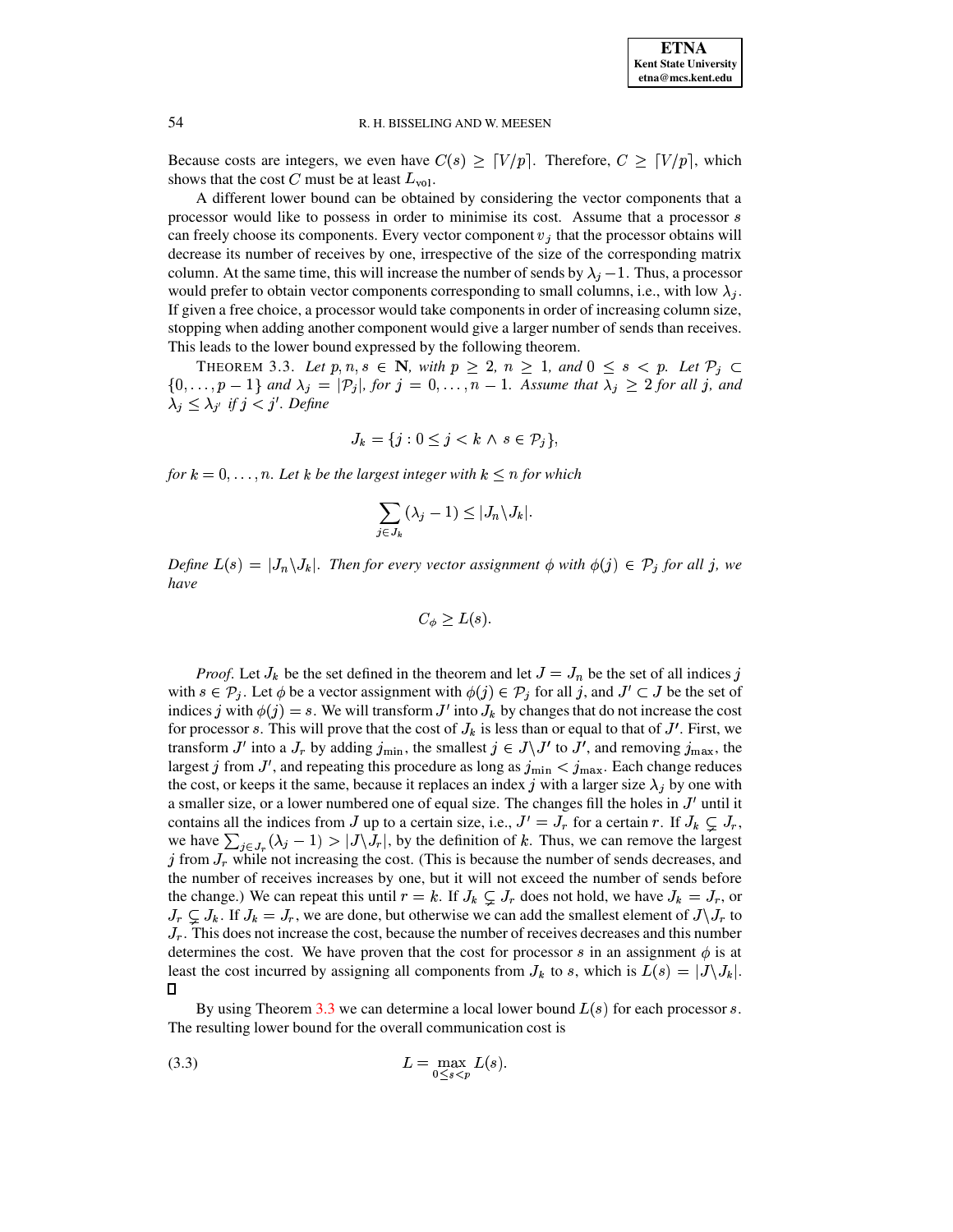We call this bound the *local lower bound* because it is based on a local assignment of vector components, not taking other processors into account. In contrast, the volume-based bound  $L_{\text{vol}}$  represents a global view, but it does not take local details into account. Combining the two lower bounds, we have  $\max\{L_{\text{vol}}, L\}$  as the best lower bound.

The bound  $L(s)$  for processor s can be generalised to the situation where a processor does not start from scratch, but instead already has some communication obligations (for instance for vector components that have already been assigned). Let  $N_{send}$  be the number of data words the processor has to send already, and  $N_{\text{recv}}$  the number it has to receive. Choose  $k$  as large as possible, while ensuring that

(3.4) 
$$
N_{\text{send}} + \sum_{j \in J_k} (\lambda_j - 1) \le N_{\text{recv}} + |J \setminus J_k|.
$$

The lower bound for processor  $s$  then equals

$$
(3.5) \tL(s) = N_{\text{recv}} + |J \backslash J_k|.
$$

The number of data words the processor has to send to attain the lower bound is

(3.6) 
$$
L_{\text{send}}(s) = N_{\text{send}} + \sum_{j \in J_k} (\lambda_j - 1).
$$

<span id="page-8-0"></span>The number of data words it has to receive to attain the lower bound equals  $L(s)$ .

3.3. Vector partitioning by the local-bound algorithm. We can use the local lower bound as the basis for a heuristic algorithm. The heuristic is to choose the processor  $s_{\text{max}}$ that has the highest local bound  $L(s)$  for its current index set  $J(s)$ , and let this processor choose a vector component  $v_j$ . It chooses a component with minimal  $\lambda_j$ , and thus will not increase its lower bound. This heuristic tries to avoid increasing the highest lower bound  $L(s)$ and hence raising  $L$ . The algorithm then updates the number of sends and receives incurred, removes j from all the index sets  $J(s)$ , and updates the lower bounds  $L(s)$  and the associated number of sends  $L_{send}(s)$  needed to attain the lower bound.

A processor stops accepting new components when its number of sends  $N_{\text{send}}(s)$  equals the current optimal number of sends  $L_{send}(s)$ . (By definition,  $N_{send}(s) \leq L_{send}(s)$ .) Accepting more components would only increase  $L(s)$ , so that instead it is better to stop and let other processors accept components. The algorithm terminates when no processor is willing any more to accept new components. It may be possible that some (large) components are left over at the end of the algorithm; these can be handled by greedy assignment, see the next subsection. Algorithm 3.1 presents the details of the local-bound based partitioning. The notation 'argmax' used in Algorithm 3.1 means an index for which the maximum is obtained, and similarly for 'argmin'. An efficient implementation of the algorithm would use the compressed column storage (CCS) data structure (see e.g. [1]) for the communication matrix  $A'$ to facilitate access to the processors in each column, and compressed row storage (CRS) with the nonzeros of each row stored in increasing order to enable direct access for processor  $s$  to the next local component  $v_j$  with minimal  $\lambda_j$ .

**3.4. Greedy assignment.** Vector partitioning by *greedy assignment* (GA) is done by handling vector components in an arbitrary order, each time assigning a component  $v_j$  to a processor  $\phi(j)$  that would have the minimum current cost if it were to obtain the component. This assignment is determined by first incrementing  $N_{\text{recv}}(s)$  for all  $s \in \mathcal{P}_j$ , and then finding a processor s from  $P_j$  with minimal value  $\max\{N_{\text{send}}(s) + \lambda_j - 1, N_{\text{recv}}(s) - 1\}$ . The current send and receive counts are then updated by decrementing  $N_{\text{recv}}(\phi(j))$  and adding  $\lambda_j$  – 1 to  $N_{\rm send}(\phi(j))$ . GA can also be applied when part of the components have already been assigned by a different method.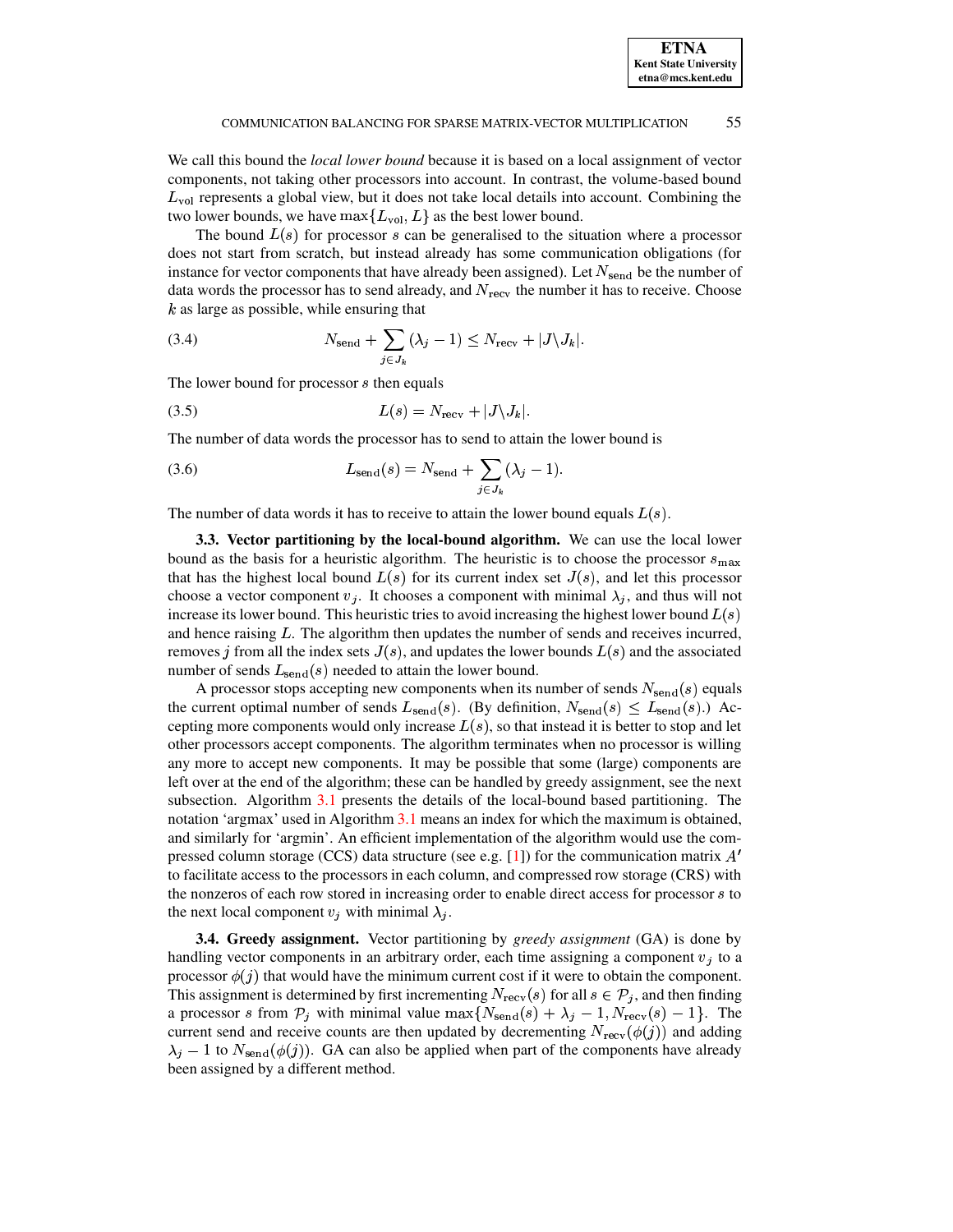**ETNA Kent State University** etna@mcs.kent.edu

*input:* A is a  $p \times n$  sparse matrix,  $P_i = \{i : 0 \le i < p \land a_{ij} \ne 0\}, \text{ for } 0 \le j < n.$ *output:*  $\phi = \text{distr}(\mathbf{v})$ : vector distribution over p processors, such that  $\phi(j) \in \mathcal{P}_j$ , for  $0 \leq j \leq n$ . for all  $s: 0 \leq s < p$  do  $N_{\rm send}(s) := 0;$  $N_{\rm{recv}}(s) := 0;$  $J(s) := \{j : 0 \le j < n \land s \in \mathcal{P}_j\};$  $k := \max\{k: 0 \leq k \leq n \; \wedge \sum_{j \in J_k(s)} (\lambda_j - 1) \leq |J(s) \setminus J_k(s)|\},$  where  $J_k(s) = \{j: j \in J(s) \; \wedge \; 0 \leq j < k\};$  $L(s) := |J(s)\backslash J_k(s)|;$  $L_{send}(s) := \sum_{j \in J_k(s)} (\lambda_j - 1);$ if  $L_{send}(s) = 0$  then  $active(s) := false;$ **else** active(s) := true; while  $(\exists s : 0 \le s \le p \land \text{active}(s))$  do  $s_{\max} := \operatorname{argmax} \{ L(s) : 0 \leq s < p \land \operatorname{active}(s) \};$  $j := \operatorname{argmin} \{ \lambda_j : j \in J(s_{\max}) \};$  $\phi(j) := s_{\text{max}};$  $N_{\rm send}(s_{\rm max}) := N_{\rm send}(s_{\rm max}) + \lambda_j - 1;$ for all  $s : s \in \mathcal{P}_j \land s \neq s_{\max}$  do  $N_{\text{recv}}(s) := N_{\text{recv}}(s) + 1;$ for all  $s : s \in \mathcal{P}_j$  do  $J(s) := J(s) \setminus \{j\};$ for all  $s : s \in \mathcal{P}_j \land s \neq s_{\max}$  do  $k := \max\{k : N_{\text{send}}(s) + \sum_{j \in J_k(s)} (\lambda_j - 1) \le N_{\text{recv}}(s) + |J(s) \setminus J_k(s)|\},\$ where  $J_k(s) = \{j : j \in \tilde{J}(s) \land 0 \le j < k\};$ <br> $L(s) := N_{\text{recv}}(s) + |J(s) \setminus J_k(s)|;$  $L_{send}(s) := N_{send}(s) + \sum_{j \in J_k(s)} (\lambda_j - 1);$ for all  $s : s \in \mathcal{P}_j \land N_{\text{send}}(s) = L_{\text{send}}(s)$  do  $\text{active}(s) := \text{false};$ 

ALGORITHM 3.1 Local-bound based vector partitioning.

<span id="page-9-1"></span><span id="page-9-0"></span>**3.5.** Greedy improvement of a given partitioning. A given partitioning  $\phi$  can be improved by a simple *greedy improvement* (GI) procedure, as follows. A vector component  $v_i$ is chosen at random, and for each processor  $s \in \mathcal{P}_j$ ,  $s \neq \phi(j)$ , the change in cost caused by reassigning  $v_i$  to s is computed. If there is a change that reduces the cost, it is carried out and the vector component is reassigned. In case of several possible changes, the best one is taken by using a secondary criterion. Often, the size of the cost reduction is the same for all costreducing reassignments, so the size is less suitable for breaking ties. (It could be used together with a ternary criterion.) We break ties by reassigning the component to the processor in  $\mathcal{P}_i$ with the current least number of sends. The reason is that the number of sends of a processor is affected most by a reassignment, more than the number of receives. Any remaining ties are resolved arbitrarily. After that, another component  $j$  is randomly chosen, and the same proce-

56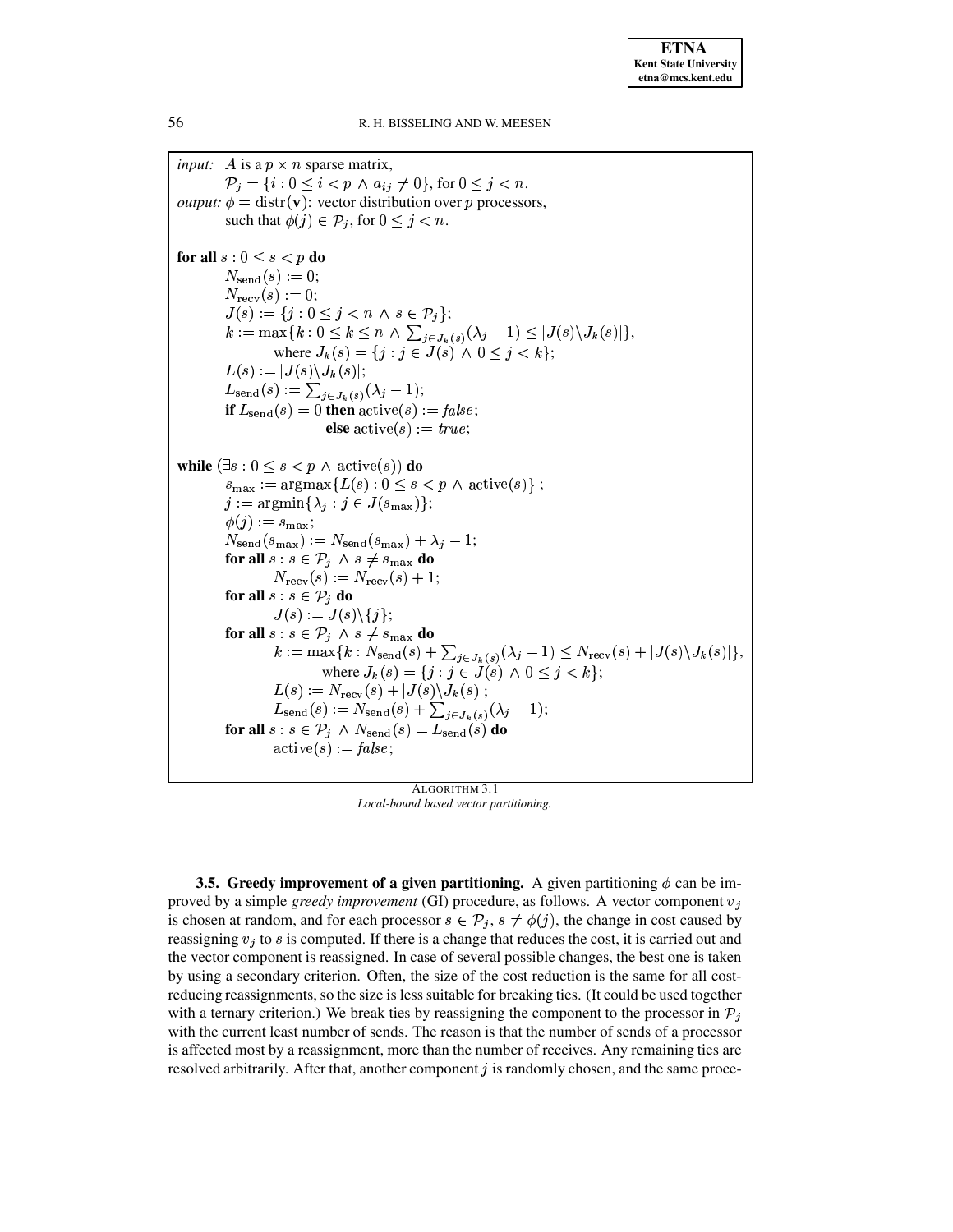dure is executed. This is repeated until no more improvement can be obtained. Note that GI is based on moves, like the well-known Fiduccia-Mattheyses algorithm [\[13\]](#page-18-17) which is at the heart of today's successful hypergraph partitioners, but GI is less sophisticated (and cheaper) since it does not accept cost increases and does not select a move with largest possible gain.

This procedure can be implemented efficiently by organising it in passes. A new pass starts every time a reduction has been obtained, or at the start of the GI algorithm. The indices  $j$  are stored in an array, initially in the natural order. The first part of the array stores the indices of the columns that have not been tried yet in the current pass and the second part the indices of the remaining columns. The number  $N_{\text{tried}}$  is used to keep track of the number of components tried in the current pass. If reassigning a vector component  $v_i$  cannot reduce the cost, the index  $j$  is swapped with the last untried index, and  $N_{\text{tried}}$  is incremented. If reassignment succeeds,  $N_{\text{tried}}$  is reset to 0. Thus, a random index can always be chosen from a contiguous subarray of untried indices.

<span id="page-10-0"></span>**4. Results.** The algorithms presented in the previous section have been implemented within the sparse matrix partitioning package Mondriaan<sup>[1](#page-10-1)</sup>. First, the matrices were partitioned on a 375 MHz Sun Enterprise 420 computer at Sandia National Laboratories in Albuquerque, NM, which has four Sparc-2 processors, 4 Gbyte RAM, 64-bit hardware arithmetic, and which runs the Solaris 8 operating system. Since the Mondriaan program itself is serial, only one processor is used per program run. Second, numerical experiments with different vector partitioning methods were performed for the partitioned matrices on an 867 MHz Apple PowerBook G4 computer with 768 Mbyte RAM, 32-bit hardware arithmetic, and a PowerPC G4 processor, which runs the Mac OS 10.2 operating system.

We have checked the quality of the vector partitioning by using a test set of sparse matrices from publicly available collections, supplemented with a few matrices from Sandia applications and a few matrices from our own applications. Table [4.1](#page-11-0) presents the matrices; the matrix bcsstk32 was obtained from the Rutherford–Boeing collection [\[11,](#page-18-18) [12\]](#page-18-19); the matrices lhr34 and nug30 were obtained from the University of Florida collection [\[9\]](#page-18-20). The matrix rhpentium new provided by Robert Hoekstra represents a circuit simulation by the Sandia package Xyce for part of a Pentium processor. The matrix  $polyDFT$  originates in a polymer self-assembly simulation by the Density Functional Theory package Tramanto from Sandia. The matrix tbdlinux is a term-by-document matrix describing the documentation of the SuSE Linux 7.1 operating system. The matrix  $caqe13$  [\[22\]](#page-18-21) (available through [\[9\]](#page-18-20)) is a stochastic matrix describing transition probabilities in the cage model of a DNA polymer of length 13 moving in a gel under the influence of an electric field. Each matrix has been partitioned using the Mondriaan matrix partitioner with default parameters, allowing a computational load imbalance of 3%.

Table [4.2](#page-12-0) presents the partitioned sparse matrices. We can view the resulting vector partitioning problem (for a vector **v**) as a sparse  $m' \times n'$  matrix A', where the  $m' = p_{\text{comm}}$ rows represent the processors that are active in communication and the  $n'$  columns represent the columns from the original matrix with  $\lambda_j \geq 2$ . (For a vector **u**, we can transpose the partitioned matrix  $A$  and proceed in the same way.) From now on, we distinguish between A and A', and between  $p_{\text{comm}}$  and p. Table [4.2](#page-12-0) presents several properties of A' such as the communication volume, two lower bounds on the communication cost, the optimal solution for the special case  $\lambda_j \leq 2$ , if applicable, and a balance ratio, for the seven matrices from the test set and for  $p = 4, 16, 64$ . Note that

<span id="page-10-2"></span>(4.1)  $V \ge n'$ ,

<span id="page-10-1"></span><sup>&</sup>lt;sup>1</sup>The new vector partitioning algorithms will be made available in version 2.0 of Mondriaan, see http://www.math.uu.nl/people/bisseling/Mondriaan, to be released soon.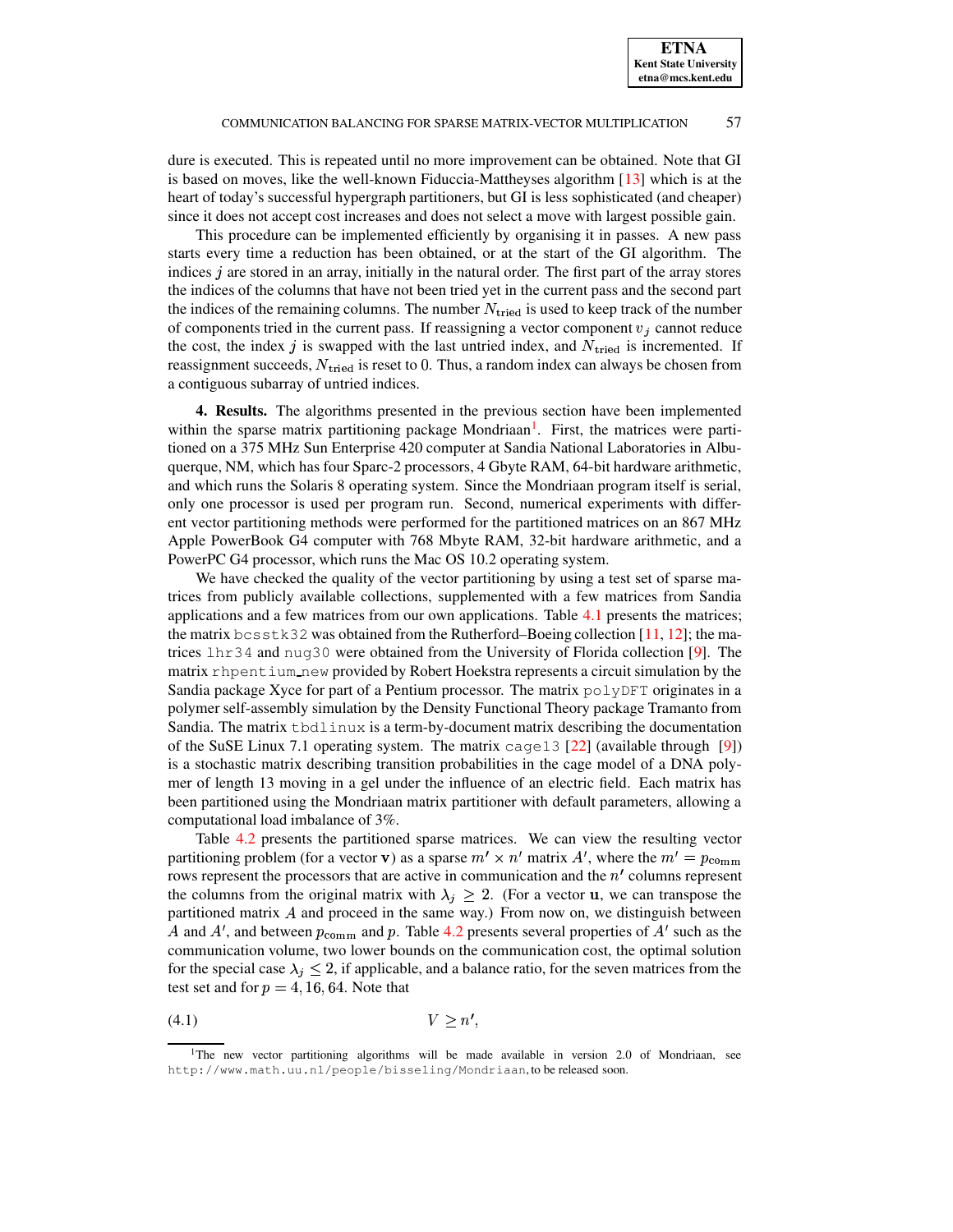| Matrix        | m      | $\it n$ | nz(A)   | Application area       |
|---------------|--------|---------|---------|------------------------|
| rhpentium_new | 25187  | 25187   | 258265  | circuit simulation     |
| 1hr34         | 35152  | 35152   | 764014  | chemical engineering   |
| nug30         | 52260  | 379350  | 1567800 | linear programming     |
| bcsstk32      | 44609  | 44609   | 2014701 | structural engineering |
| tbdlinux      | 112757 | 20167   | 2157675 | information retrieval  |
| polyDFT       | 46176  | 46176   | 3690048 | polymer simulation     |
| cage13        | 445315 | 445315  | 7479343 | DNA electrophoresis    |

<span id="page-11-0"></span>TABLE 4.1 Properties of the test matrices. For each matrix, we give: the number of rows m, the number of columns n, the *number of nonzeros* q¿ <sup>Â</sup> *, and the origin.*

because every column in  $A<sup>t</sup>$  has two or more processors and hence causes at least one communication. If  $V = n'$ , this means that all columns have two nonzeros, so that our optimal algorithm Opt2 from Subsection [3.1](#page-4-0) is applicable. Furthermore, we have

<span id="page-11-1"></span>
$$
(4.2) \t\t\t V + n' = nz(A'),
$$

because the number of communications caused by a column in  $A'$  equals its number of nonzeros minus 1. It is easily verified that Eqns  $(4.1)$  and  $(4.2)$  are indeed satisfied for the data given in Table [4.2.](#page-12-0) The bounds given in the table are the volume-based bound  $L_{\text{vol}} = \lceil V/p_{\text{comm}} \rceil$ and the local lower bound L, see Eqn [\(3.3\)](#page-7-1). The ratio  $\max\{L_{\text{vol}}, L\}/(V/p)$  gives the balance of the communication load in case we manage to attain the best lower bound. Perfect balance corresponds to a ratio of 1.

For each matrix, both the input vector  **and the output vector**  $**u**$  **are partitioned. A prob**lem instance is thus a triple matrix/p/vector. The instances nug30/p/v and bcsstk32/4/v are omitted because the preceding matrix partitioning produces a one-dimensional column partitioning, so that no communication is needed for  $\bf{v}$ . The number of communicating processors  $p_{\text{comm}}$  can be less than the available number of processors p: for instance,  $p_{\text{comm}} =$ 38 for rhpentium new/64/ $\bf v$  and lhr34/64/ $\bf u$ . A processor does not communicate if all the components j that it owns satisfy  $\lambda_j = 0$  or  $\lambda_j = 1$ ; for  $\lambda_j = 0$ , the corresponding matrix column j must be empty, but for  $\lambda_i = 1$  it may have many nonzeros. Table [4.2](#page-12-0) shows that the lower bound L is the best (highest) bound for 34 out of 38 instances, that  $L = L_{\text{vol}}$  for three instances, and that the bound  $L_{\text{vol}}$  is best for only one instance, namely nug30/4/u. The table also shows that applicability of Opt2 is not restricted to the case  $p_{\text{comm}} \leq 2$ ; e.g.,  $\ln z$  4/16/v with  $p_{\text{comm}} = 10$  can be solved by the optimal algorithm. The ratios given in the last column of Table [4.2](#page-12-0) show that even if the balancing problem can be solved optimally, this does not mean that the resulting balance is perfect. For 17 problem instances out of 38, the ratio exceeds 2, meaning that one processor has to communicate at least twice the average amount based on V and p; the maximum ratio observed is  $4.02$  for  $lnr34/64/u$ . This imbalance is inevitable and is caused by the preceding matrix partitioning.

Table [4.3](#page-14-0) presents results of Mon, the algorithm from [\[23\]](#page-18-3) implemented in the original Mondriaan package, version 1.0, which has been explained in Section [2,](#page-2-0) and of LB, the local-bound algorithm presented in Subsection [3.3,](#page-8-0) with and without the greedy improvement procedure presented in Subsection [3.5.](#page-9-1) The matrix partitioning was fixed by using Mondriaan once with a fixed random number seed, giving the partitioned matrices presented in Table [4.2.](#page-12-0) The vector partitioning was performed a hundred times, each time with a different seed. Like the Mondriaan matrix partitioning, the Mondriaan vector partitioning is a randomised algorithm. Still, there may be some dependence on the input ordering. The LB vector partitioning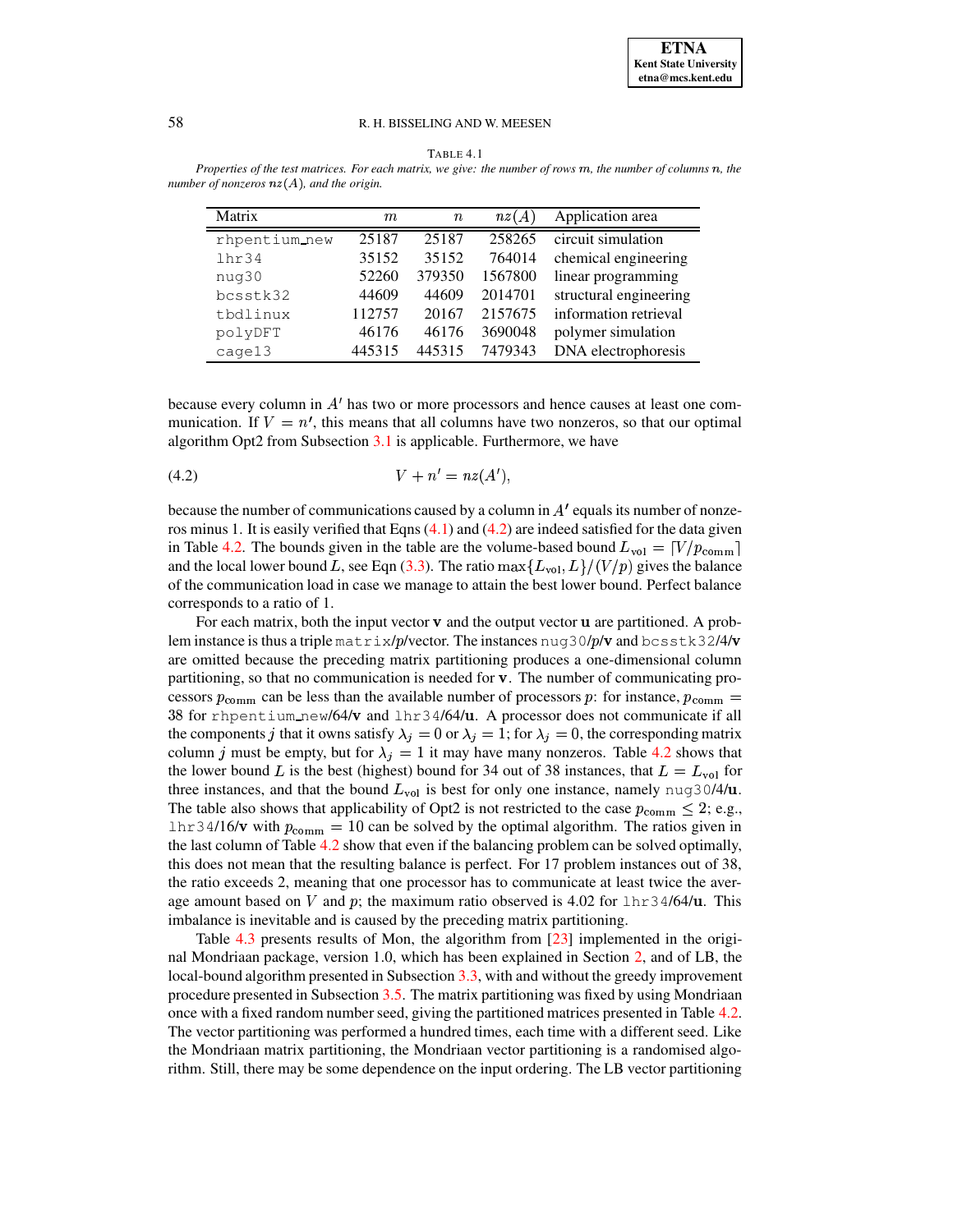## TABLE 4.2

<span id="page-12-0"></span>Properties of the  $m' \times n'$  communication matrix A' for various processor numbers p and for both the input vector  $\bf{v}$  and the output vector  $\bf{u}$ . For each problem instance, we give: the communication volume  $V$ ; the number of active processors  $m' = p_{\text{comm}}$ ; the number of columns  $n'$  that cause communication; the number of nonzeros of A'; the lower bounds  $L_{\text{vol}}$ , L on the communication cost; the ratio  $\max\{L_{\text{vol}}\}$ ,  $L\}/(V/p)$ . The values the lower bound L.

| Matrix        | $\boldsymbol{p}$ | Vector                  | $\overline{V}$ | m'             | $\overline{n'}$ | nz(A') | $L_{\rm vol}$ | L     | Ratio |
|---------------|------------------|-------------------------|----------------|----------------|-----------------|--------|---------------|-------|-------|
| RHPentium_new | 4                | $\mathbf{v}$            | 13791          | $\overline{4}$ | 12656           | 26447  | 3448          | 5822  | 1.69  |
|               |                  | u                       | 5614           | $\overline{c}$ | 5614            | 11228  | 2807          | 2807  | 2.00  |
|               | 16               | $\mathbf{v}$            | 9888           | 10             | 9215            | 19103  | 989           | 1722  | 2.79  |
|               |                  | u                       | 18519          | 16             | 14469           | 32988  | 1158          | 1941  | 1.68  |
|               | 64               | V                       | 10108          | 38             | 7930            | 18038  | 266           | 517   | 3.27  |
|               |                  | u                       | 26223          | 64             | 17317           | 43540  | 410           | 621   | 1.52  |
| 1hr34         | $\overline{4}$   | $\bar{\mathbf{v}}$      | 1172           | $\overline{4}$ | 1171            | 2343   | 293           | 381   | 1.30  |
|               |                  | $\mathbf u$             | 253            | $\overline{2}$ | 253             | 506    | 127           | 127   | 2.01  |
|               | 16               | $\mathbf{v}$            | 1069           | 10             | 1069            | 2138   | 107           | 234   | 3.50  |
|               |                  | $\mathbf u$             | 2694           | 15             | 2512            | 5206   | 180           | 344   | 2.04  |
|               | 64               | $\mathbf{v}$            | 8372           | 64             | 7813            | 16185  | 131           | 270   | 2.06  |
|               |                  | $\mathbf u$             | 2008           | 38             | 1946            | 3954   | 53            | 126   | 4.02  |
| nug30         | $\overline{4}$   | $\mathbf u$             | 56348          | $\overline{4}$ | 39413           | 95761  | 14087         | 12435 | 1.00  |
|               | 16               | $\mathbf u$             | 136712         | 16             | 47237           | 183949 | 8545          | 8823  | 1.03  |
|               | 64               | $\mathbf u$             | 247032         | 64             | 51413           | 298445 | 3860          | 5816  | 1.51  |
| bcsstk32      | $\overline{4}$   | $\mathbf u$             | 1986           | $\overline{4}$ | 1968            | 3954   | 497           | 718   | 1.45  |
|               | 16               | V                       | 4872           | 16             | 4750            | 9622   | 305           | 741   | 2.43  |
|               |                  | $\mathbf u$             | 3106           | 12             | 3094            | 6200   | 259           | 456   | 2.35  |
|               | 64               | $\mathbf{v}$            | 11839          | 64             | 10759           | 22598  | 185           | 366   | 1.98  |
|               |                  | u                       | 8001           | 56             | 7474            | 15475  | 143           | 378   | 3.02  |
| tbdlinux      | $\overline{4}$   | $\mathbf v$             | 27800          | $\overline{4}$ | 15740           | 43540  | 6950          | 9149  | 1.32  |
|               |                  | u                       | 3263           | $\mathfrak{2}$ | 3263            | 6526   | 1632          | 1632  | 2.00  |
|               | 16               | $\mathbf{v}$            | 44179          | 16             | 15871           | 60050  | 2762          | 5906  | 2.14  |
|               |                  | u                       | 30299          | 14             | 15194           | 45493  | 2165          | 2900  | 1.53  |
|               | 64               | $\mathbf{v}$            | 76914          | 64             | 16261           | 93175  | 1202          | 3407  | 2.83  |
|               |                  | u                       | 66564          | 58             | 21652           | 88216  | 1148          | 1832  | 1.76  |
| PolyDFT       | $\overline{4}$   | $\overline{\mathbf{v}}$ | 5352           | $\overline{4}$ | 5352            | 10704  | 1338          | 1410  | 1.05  |
|               |                  | u                       | 3636           | $\overline{4}$ | 3636            | 7272   | 909           | 1135  | 1.25  |
|               | 16               | $\mathbf{v}$            | 19756          | 16             | 17571           | 37327  | 1235          | 2274  | 1.84  |
|               |                  | u                       | 16405          | 14             | 14820           | 31225  | 1172          | 2346  | 2.29  |
|               | 64               | $\mathbf{v}$            | 41625          | 64             | 30083           | 71708  | 651           | 1281  | 1.97  |
|               |                  | $\mathbf u$             | 37541          | 64             | 28604           | 66145  | 587           | 1454  | 2.48  |
| cage13        | $\overline{4}$   | $\mathbf{v}$            | 57054          | $\overline{4}$ | 57054           | 114108 | 14264         | 19497 | 1.37  |
|               |                  | $\mathbf u$             | 58804          | $\overline{4}$ | 58804           | 117608 | 14701         | 16466 | 1.12  |
|               | 16               | V                       | 95032          | 16             | 86329           | 181361 | 5940          | 12313 | 2.07  |
|               |                  | $\mathbf u$             | 160761         | 16             | 139624          | 300385 | 10048         | 15152 | 1.51  |
|               | 64               | $\mathbf{v}$            | 236759         | 64             | 194172          | 430931 | 3700          | 5456  | 1.47  |
|               |                  | $\mathbf u$             | 208314         | 64             | 172388          | 380702 | 3255          | 5457  | 1.68  |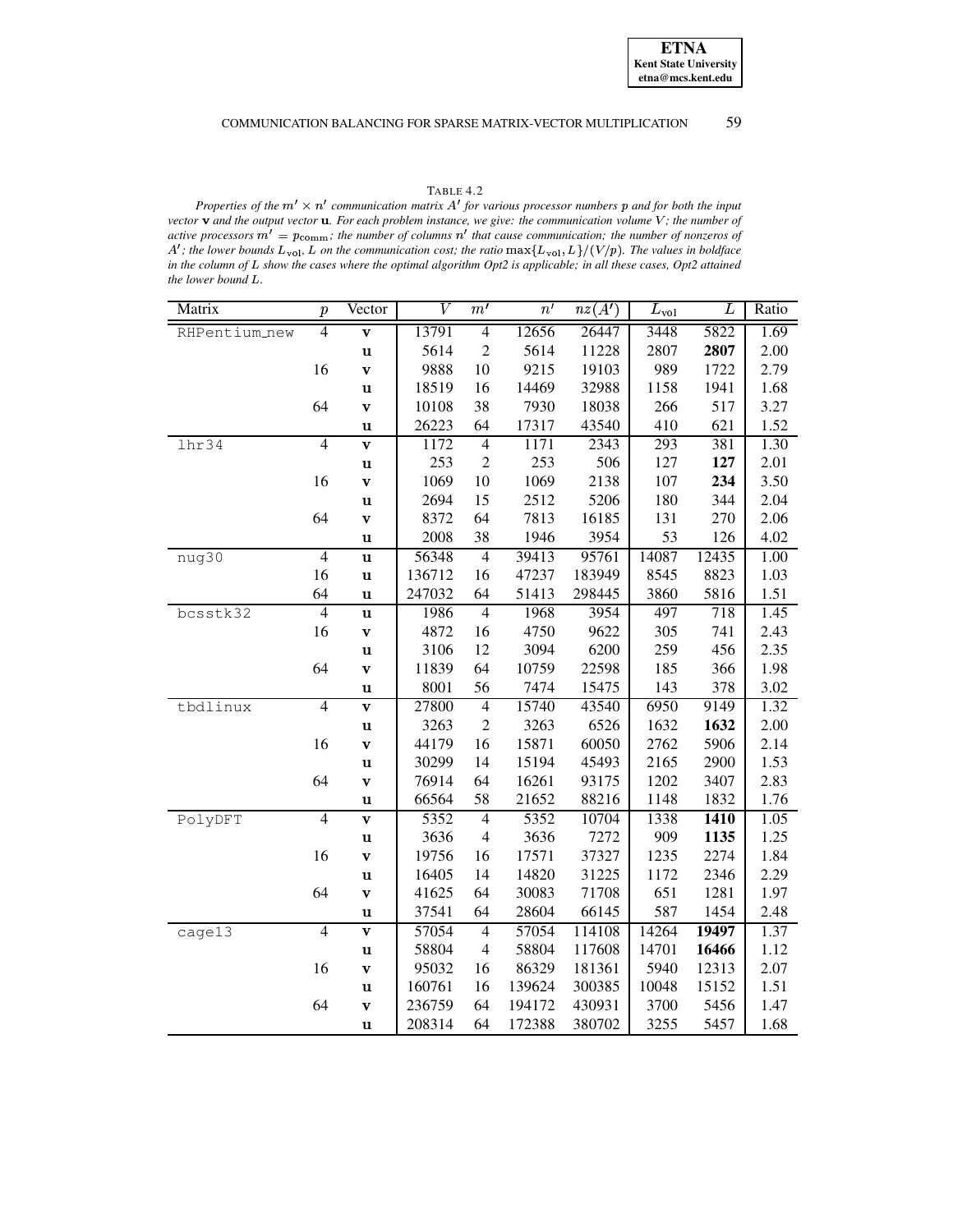is deterministic, since it uses the natural vector ordering. To remove any possible dependence on the input ordering, the columns of  $A<sup>'</sup>$  were randomly permuted before each run, both for Mon and LB. This makes the average results more meaningful, but it also enhances the chances of encountering a good solution in one of the runs. The greedy improvement procedure is terminated if a pass through all the vector components shows that no improvement can be found any more, or if a preset maximum number of tries is reached,  $10n$  for partitioning of **v** and  $10m$  for **u**. Thus, the maximum number of tries is of the order of the size of the original matrix  $A$ .

The average communication costs given in Table [4.3](#page-14-0) show that LB is better than Mon for 18 out of 38 problem instances, equal to Mon for 12 instances, and worse for 8 instances. With greedy improvement (GI) switched on, LB is better for 11 instances, equal for 24, and worse for 3. All instances with equal performance (with or without GI) correspond to cases where both algorithms solve the problem to optimality in *every run* of the algorithm. LB+GI solves the problem to optimality in every run for 34 instances; Mon+GI does this for 25 instances. We may conclude that LB is superior to Mon. Furthermore, it is clear that GI is useful, since it improves the average result in most cases for Mon, and in 9 cases for LB. Although LB is better than Mon, we need not discard the latter: Mon+GI performs better on average than LB+GI for  $\log_3$ 0/4/u,  $\log$ 13/16/u, and  $\log$ 13/64/v. This means that it is worthwhile to try both LB+GI and Mon+GI, instead of just using the better method LB+GI. For nug30/4/ , with ratio 1.00 in Table [4.2,](#page-12-0) Mon+GI managed to achieve an optimalsolution and hence a perfect balance in at least one run.

The best communication costs given in Table [4.3](#page-14-0) show that all problems, except nug30/ 16/ , can be solved to optimality by one of the methods in at least one of the runs. The cost 8935 of the best solution for nug30/16/u is 1.3% higher than the best bound  $L = 8823$ . We tried to improve the solution in 10,000 additional runs, but only obtained a marginal reduction of the cost to 8931.

In an actual application, it is possible to perform several runs of the vector partitioner and keep the best solution, because vector partitioning by our methods is cheap and takes much less time than the preceding matrix partitioning. Our largest problem  $\text{cage13/64/v}$ took about 9 s for both Mon+GI and LB+GI on the PowerBook computer, whereas the corresponding matrix partitioning took 1123 s on the same machine.

**5. Conclusion and future work.** We have presented two new algorithms and a new lower bound for solving the vector partitioning problem for parallel sparse matrix–vector multiplication. We have concentrated on the input vector, since the partitioning of the output vector is a similar problem. The first algorithm, Opt2, is optimal and can be applied in the special case that every matrix column is owned by at most two processors. This situation occurs in particular for small  $p$ , but also if the preceding matrix partitioner has been highly successful, which often limits the number of processors that own a column. The second algorithm, LB, is a heuristic that in practice often finds the optimal solution, in particular if it is post-processed by greedy improvement. The lower bound  $L$  helps to steer the use of the different vector partitioners; in particular, it tells us when we can stop attempts at further improvement. The lower bound seems sharp, since it could be attained in all practical cases we tested, except one. Still, we have to realise that practical communication matrices  $A'$  are very special, since they typically contain many columns with a small number of nonzeros, and in most cases two nonzeros. For other types of matrices, other heuristics may be needed. The general vector partitioning problem presented in this paper is NP-complete, which is proven by Ali Pinar in Appendix [A.](#page-15-0)

A good vector partitioning must have a good balance of the communication load, for instance in iterative linear system solvers. The balance is measured by the maximum amount of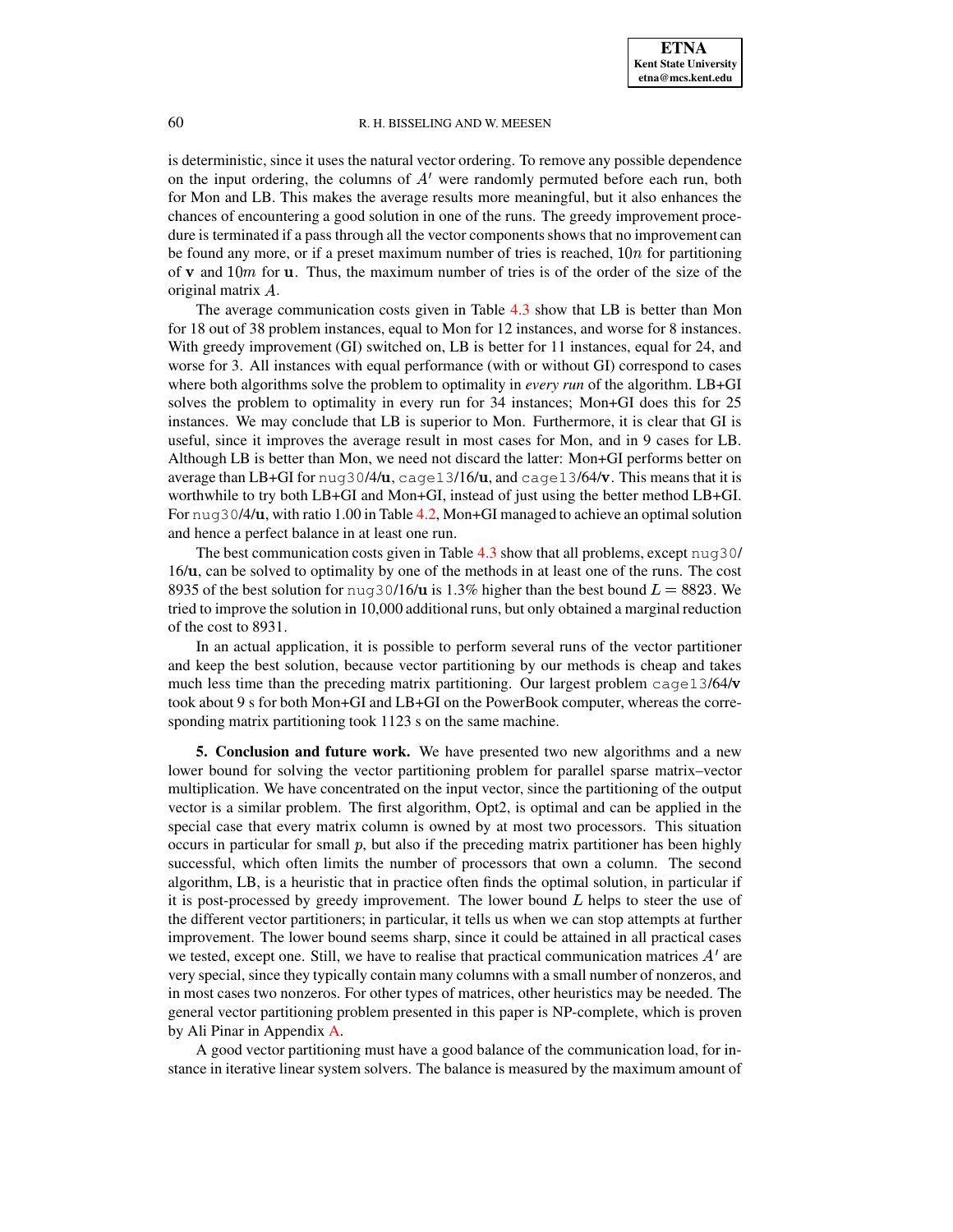## TABLE 4.3

<span id="page-14-0"></span>*Communication cost for different vector partitioning methods. The value given is the percentage by which* the cost exceeds the best known lower bound,  $max{L_{vol}, L}$ . A value '0' means exactly 0, and hence an optimal solution. For each problem, we give the average over 100 runs of the vector partitioning by: Mon, the algorithm im*plemented in the original Mondriaan package, version 1.0; Mon+GI, which is Mon followed by greedy improvement;* LB, the local-bound algorithm; LB+GI. Furthermore, we give the best result obtained in the runs by the methods *with GI.*

| Matrix        | $\boldsymbol{p}$ | Vector                  |                     | Average (%)      | Best $(\%)$      |                  |                  |                  |
|---------------|------------------|-------------------------|---------------------|------------------|------------------|------------------|------------------|------------------|
|               |                  |                         | Mon<br>Mon+GI<br>LB |                  |                  | $LB+GI$          | Mon+GI           | $LB+GI$          |
| RHPentium_new | $\overline{4}$   | $\mathbf{v}$            | $\overline{0}$      | $\overline{0}$   | $\overline{0}$   | $\overline{0}$   | $\overline{0}$   | $\overline{0}$   |
|               |                  | $\mathbf u$             | $\boldsymbol{0}$    | $\boldsymbol{0}$ | $\boldsymbol{0}$ | $\boldsymbol{0}$ | $\boldsymbol{0}$ | $\boldsymbol{0}$ |
|               | 16               | $\mathbf{v}$            | $\overline{0}$      | $\overline{0}$   | $\boldsymbol{0}$ | $\boldsymbol{0}$ | $\overline{0}$   | $\boldsymbol{0}$ |
|               |                  | $\mathbf u$             | 3.4                 | 0.03             | $\boldsymbol{0}$ | $\boldsymbol{0}$ | $\boldsymbol{0}$ | $\boldsymbol{0}$ |
|               | 64               | $\mathbf{V}$            | $1.5\,$             | $\rm 0.2$        | $\overline{0}$   | $\boldsymbol{0}$ | $\boldsymbol{0}$ | $\boldsymbol{0}$ |
|               |                  | $\mathbf u$             | $12.6\,$            | $\rm 0.3$        | $\boldsymbol{0}$ | $\boldsymbol{0}$ | $\boldsymbol{0}$ | $\boldsymbol{0}$ |
| lhr34         | $\overline{4}$   | $\mathbf{v}$            | $\boldsymbol{0}$    | $\overline{0}$   | 4.0              | $\overline{0}$   | $\overline{0}$   | $\overline{0}$   |
|               |                  | $\mathbf u$             | $\boldsymbol{0}$    | $\boldsymbol{0}$ | $\boldsymbol{0}$ | $\boldsymbol{0}$ | $\boldsymbol{0}$ | $\boldsymbol{0}$ |
|               | 16               | $\mathbf{v}$            | 0.004               | $\boldsymbol{0}$ | $7.9\,$          | $\overline{0}$   | $\overline{0}$   | $\boldsymbol{0}$ |
|               |                  | $\mathbf u$             | $0.03\,$            | $\boldsymbol{0}$ | 0.1              | $\boldsymbol{0}$ | $\boldsymbol{0}$ | $\boldsymbol{0}$ |
|               | 64               | $\mathbf{v}$            | $\overline{0}$      | $\overline{0}$   | $\overline{0}$   | $\boldsymbol{0}$ | $\boldsymbol{0}$ | $\boldsymbol{0}$ |
|               |                  | u                       | 0.02                | $\overline{0}$   | 3.0              | $\boldsymbol{0}$ | $\boldsymbol{0}$ | $\boldsymbol{0}$ |
| nug30         | $\overline{4}$   | $\mathbf u$             | 0.003               | 0.003            | 0.6              | $\overline{0.6}$ | $\overline{0}$   | $\overline{0.6}$ |
|               | 16               | $\mathbf u$             | $15.7\,$            | $7.6\,$          | 8.4              | $1.4\,$          | $7.2\,$          | $1.3\,$          |
|               | 64               | $\mathbf u$             | 32.7                | $12.0\,$         | $\boldsymbol{0}$ | $\boldsymbol{0}$ | $11.6\,$         | $\boldsymbol{0}$ |
| bcsstk32      | $\overline{4}$   | $\mathbf u$             | $\overline{0}$      | $\overline{0}$   | $\overline{0}$   | $\overline{0}$   | $\overline{0}$   | $\overline{0}$   |
|               | 16               | $\mathbf{v}$            | 0.001               | $\boldsymbol{0}$ | $\boldsymbol{0}$ | $\boldsymbol{0}$ | $\boldsymbol{0}$ | $\boldsymbol{0}$ |
|               |                  | $\mathbf u$             | $\rm 0.02$          | $\boldsymbol{0}$ | $\overline{0}$   | $\boldsymbol{0}$ | $\boldsymbol{0}$ | $\boldsymbol{0}$ |
|               | 64               | $\mathbf v$             | 0.006               | $\boldsymbol{0}$ | 0.7              | $\boldsymbol{0}$ | $\boldsymbol{0}$ | $\boldsymbol{0}$ |
|               |                  | u                       | $0.07\,$            | $\boldsymbol{0}$ | $\boldsymbol{0}$ | $\boldsymbol{0}$ | $\boldsymbol{0}$ | $\boldsymbol{0}$ |
| tbdlinux      | $\overline{4}$   | $\mathbf{v}$            | 31.8                | $\overline{0}$   | $\overline{0}$   | $\overline{0}$   | $\overline{0}$   | $\overline{0}$   |
|               |                  | $\mathbf u$             | $\boldsymbol{0}$    | $\boldsymbol{0}$ | $\boldsymbol{0}$ | $\boldsymbol{0}$ | $\boldsymbol{0}$ | $\boldsymbol{0}$ |
|               | 16               | $\mathbf{v}$            | 34.9                | 5.6              | $\boldsymbol{0}$ | $\boldsymbol{0}$ | 5.3              | $\boldsymbol{0}$ |
|               |                  | $\mathbf u$             | $6.0\,$             | $1.7\,$          | $\boldsymbol{0}$ | $\overline{0}$   | 1.5              | $\boldsymbol{0}$ |
|               | 64               | $\mathbf{v}$            | $22.5\,$            | 7.3              | $\overline{0}$   | $\boldsymbol{0}$ | 6.8              | $\boldsymbol{0}$ |
|               |                  | $\mathbf u$             | $30.0\,$            | 9.8              | $0.09\,$         | $\boldsymbol{0}$ | 9.0              | $\boldsymbol{0}$ |
| PolyDFT       | $\overline{4}$   | $\mathbf{v}$            | $\boldsymbol{0}$    | $\overline{0}$   | $\overline{0}$   | $\boldsymbol{0}$ | $\overline{0}$   | $\overline{0}$   |
|               |                  | $\mathbf u$             | $\boldsymbol{0}$    | $\boldsymbol{0}$ | $\boldsymbol{0}$ | $\boldsymbol{0}$ | $\boldsymbol{0}$ | $\boldsymbol{0}$ |
|               | 16               | $\mathbf{v}$            | $1.0\,$             | $\boldsymbol{0}$ | $\boldsymbol{0}$ | $\boldsymbol{0}$ | $\boldsymbol{0}$ | $\boldsymbol{0}$ |
|               |                  | $\mathbf u$             | 0.003               | $\boldsymbol{0}$ | $\boldsymbol{0}$ | $\boldsymbol{0}$ | $\boldsymbol{0}$ | $\boldsymbol{0}$ |
|               | 64               | $\mathbf{v}$            | 14.1                | 0.8              | $\boldsymbol{0}$ | $\boldsymbol{0}$ | 0.5              | $\boldsymbol{0}$ |
|               |                  | $\mathbf u$             | 3.7                 | 0.4              | $\boldsymbol{0}$ | $\boldsymbol{0}$ | 0.1              | $\boldsymbol{0}$ |
| cage13        | $\overline{4}$   | $\overline{\textbf{v}}$ | $\overline{0}$      | $\overline{0}$   | $\overline{0}$   | $\overline{0}$   | $\overline{0}$   | $\overline{0}$   |
|               |                  | u                       | $\boldsymbol{0}$    | $\boldsymbol{0}$ | $\boldsymbol{0}$ | $\boldsymbol{0}$ | $\boldsymbol{0}$ | $\boldsymbol{0}$ |
|               | 16               | $\mathbf v$             | $\boldsymbol{0}$    | $\boldsymbol{0}$ | $\boldsymbol{0}$ | $\boldsymbol{0}$ | $\boldsymbol{0}$ | $\boldsymbol{0}$ |
|               |                  | $\mathbf u$             | 0.001               | $\boldsymbol{0}$ | 3.0              | $\rm 0.4$        | $\boldsymbol{0}$ | $\rm 0.4$        |
|               | 64               | $\mathbf{v}$            | $0.07\,$            | $\rm 0.02$       | 3.7              | $\rm 0.9$        | $\boldsymbol{0}$ | $\rm 0.8$        |
|               |                  | $\mathbf u$             | 3.0                 | $\boldsymbol{0}$ | $\boldsymbol{0}$ | $\boldsymbol{0}$ | $\boldsymbol{0}$ | $\boldsymbol{0}$ |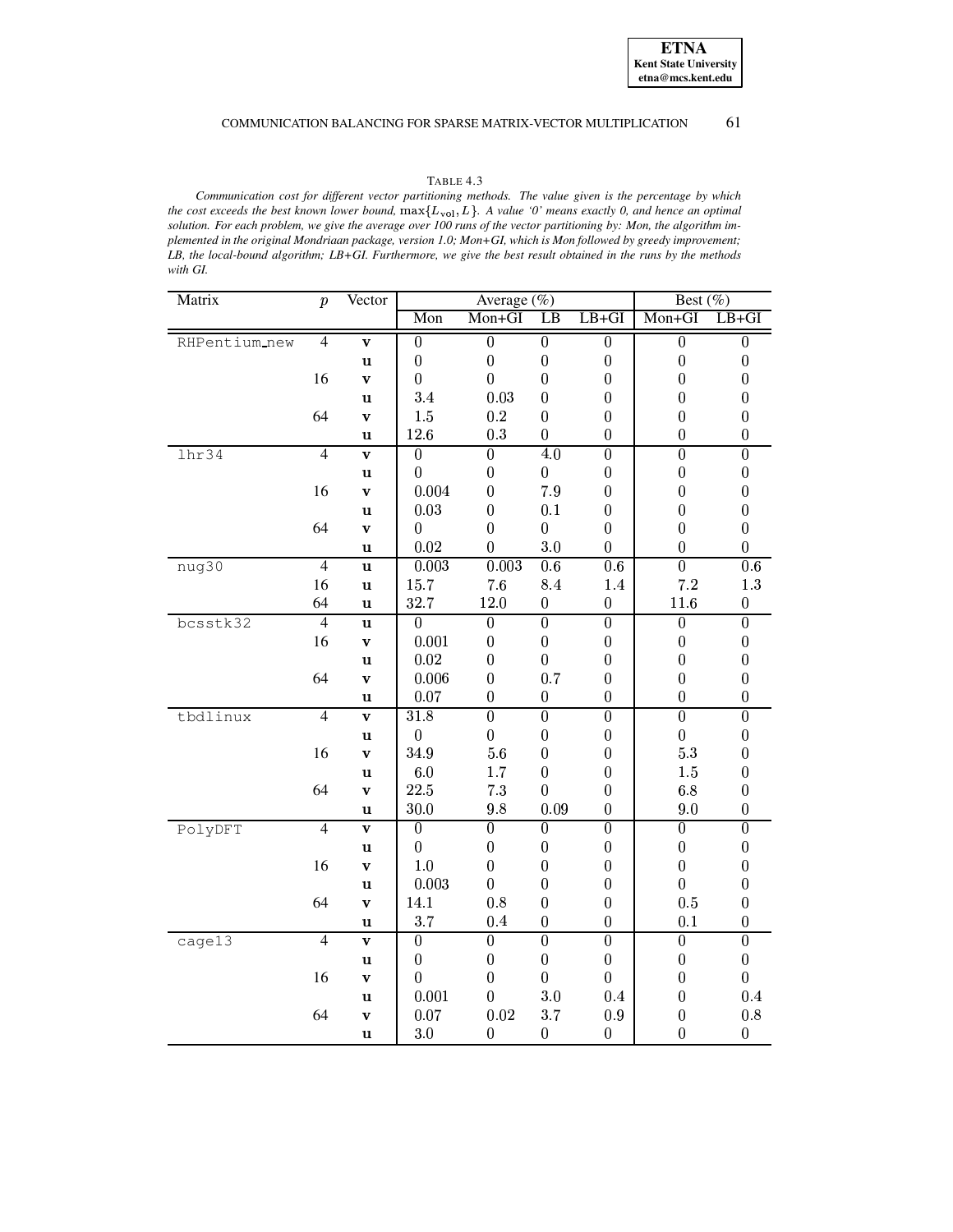communication per processor, which is an important metric, perhaps second only to the metric of total communication volume. As communication will become more important when applications scale up to thousands of processors, balancing communication will become crucial. This gives rise to a class of new and interesting optimisation problems.

A promising avenue of research may be trying to generalise computation balancing methods, such as by Pinar and Hendrickson  $[18]$ , so that they can be applied to communication balancing as well. Here, it is crucial that both sends and receives are balanced; to complicate matters, these two objectives depend on each other. Another issue is that communication tasks can vary in size; for the algorithm in  $[18]$ , this would mean that the assumption of unit task size must be dropped.

Our problem originated in parallel sparse matrix–vector multiplication, but it has a wider range of applicability, within the field of parallel computing and beyond. One way of viewing the problem is as follows. We have to distribute items among a group of people. For each item, a specific subgroup is interested in owning it. One member of the subgroup wins and becomes the owner. This winner has to compensate all the losers, each with the same amount of money, say 1 dollar or euro. The problem is to distribute the items such that the maximum amount of money any person has to pay or receive is minimised. (Note that this problem is not about minimising the net amount of money paid or received.)

The problem for the special case that could be solved optimally by algorithm Opt2 may also have wider application, for instance in parallel molecular dynamicssimulations. Because of Newton's Third Law of Motion, each 2-atom force at the boundary between two processors can be computed by either of the processors involved. The processor that computes the force must send the result to the other processor, which must receive it. Algorithm Opt2 can be used to balance such communication obligations.

Several open research questions remain, such as: can the general vector partitioning problem be solved optimally under less restrictive assumptions? Can the methods be generalised to the situation where the vector components have communication weights, so that sending component  $v_j$  to a processor costs  $w_j$  time units; this occurs sometimes in the context of hypergraph partitioning for circuit simulation. Can we extend the methods to the situation, not uncommon for square matrices, where we require the same partitioning for the input and output vectors? If the matrix is symmetric and has been partitioned symmetrically, this is easy, but otherwise it is a two-objective optimisation problem, which is much harder to solve. (The original Mondriaan package contains an option distr( $\mathbf{u}$ ) = distr( $\mathbf{v}$ ), but often the communication load is out of balance for this option, because there is not much choice in the assignment of vector components to processors.)

The existence of a lower bound  $L > V/p$  points to unavoidable imbalance in the communication for a given matrix partitioning. An optimal solution to the vector partitioning problem may still have imperfect balance. Another indicator of such imbalance is  $p_{\text{comm}} < p$ , meaning that not all processors participate in the communication. This leads to a bound  $L_{\text{vol}} = [V/p_{\text{comm}}] > V/p$ . To reduce this imbalance, we must modify the preceding matrix partitioning. The challenge is to do this without increasing the communication volume. We are currently investigating lower-bound based tie-breaking in the matrix partitioner as one means of achieving perfect communication balance.

<span id="page-15-0"></span>**Appendix. Vector partitioning is NP-complete.** *Proof provided by Ali Pinar, Lawrence Berkeley National Laboratory.*

We can formulate the vector partitioning problem as the following decision problem, which we call the *Column Assignment* problem.

**INSTANCE:** Positive integers p, n, a p  $\times$  n matrix A with elements  $a_{ij} \in \{0, 1\}$  and with  $\lambda_j = |\{i : 0 \le i < p \land a_{ij} = 1\}| \ge 2$  for  $j = 0, \ldots, n-1$ , and a positive integer maximum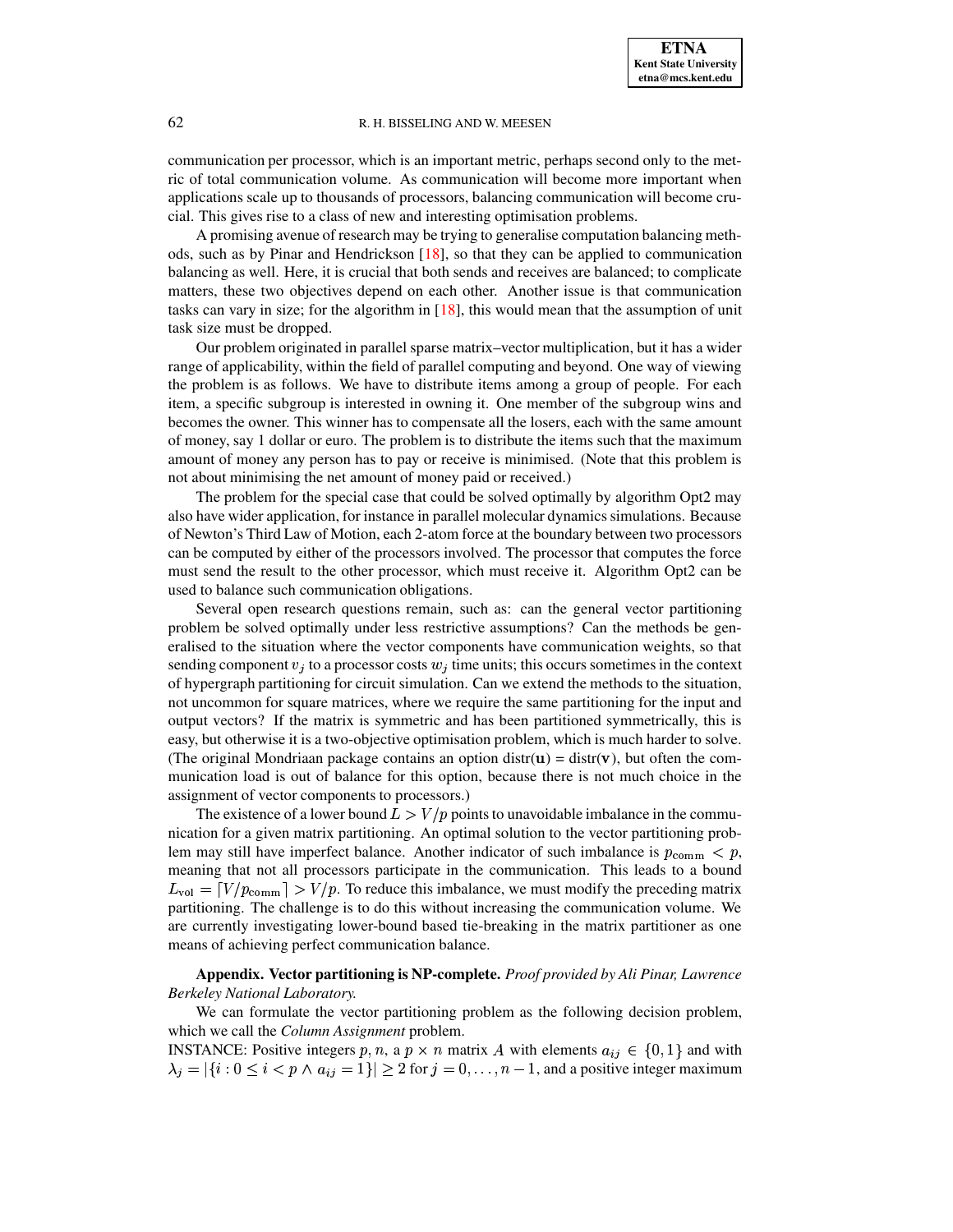| 1         | $\mathbf{1}$            |              |                 | $1 \cdot \cdot \cdot$           | $\bullet$                   |              |                          |                  |                  |           |
|-----------|-------------------------|--------------|-----------------|---------------------------------|-----------------------------|--------------|--------------------------|------------------|------------------|-----------|
| 1         | $\mathbf 1$             | 1            |                 | the contract of the contract of |                             | $\bullet$    | $\bullet$                | $\bullet$        | $\bullet$        | ٠         |
| 1         | $\bullet$               | $\bullet$    | $1 \cdot$       |                                 | $\bullet$                   | $\bullet$    | <b>Contract Contract</b> | 1                |                  |           |
| 1         | $\bullet$               |              |                 | $\cdot$   1   1 $\cdot$         |                             | $\bullet$    | $\bullet$                | $\sim 100$       | 1                | -1        |
| $\bullet$ | $\mathbf{1}$            |              | $\cdot$   1   1 |                                 | $\mathbf{1}$                | $\sim$       | $\bullet$                | $\sim$           | $\sim$ 100 $\pm$ | -1        |
| $\bullet$ | 1                       |              |                 | $\cdot$   1   1                 |                             | $\mathbf 1$  | $\sim$ $\sim$            | $\bullet$        | $\bullet$        | ٠         |
| $\bullet$ | $\sim 100$ km s $^{-1}$ |              |                 | $1 \cdot 111$                   |                             |              | 1                        | $\sim$ $\bullet$ | $\sim$ 100 $\pm$ | $\bullet$ |
| $\bullet$ | $\sim$                  |              |                 | $1 \cdot \cdot \cdot 1$         |                             | $\mathbf{1}$ | 1                        | 1                | $\sim$           | $\bullet$ |
| $\bullet$ | $\sim$                  | 1            | $\mathbf{1}$    |                                 | $\mathcal{A}=\{1,2,3,4,5\}$ | -1           | 1                        | $\mathbf 1$      | 1                | $\bullet$ |
| $\bullet$ | $\sim$                  | $\mathbf{1}$ | $\sim 10^{-11}$ |                                 | <b>CALCULATION</b>          |              | 1                        | 1                | 1                | 1         |

<span id="page-16-0"></span>FIG. A.1.  $10 \times 11$  matrix of column assignment problem obtained by reducing the bin packing problem with *values*  $|U| = 3$ ,  $s(u_0) = 3$ ,  $s(u_1) = 3$ ,  $s(u_2) = 5$ ,  $C = 4$ , and  $P = 2$ . Zero matrix elements are represented by *a dot.*

communication load  $C$ .

QUESTION: Does there exist an assignment  $\phi : \{0, \ldots, n-1\} \rightarrow \{0, \ldots, p-1\}$  of the columns of the matrix such that: (i)  $a_{\phi(j), j} = 1$ , for  $j = 0, \ldots, n-1$ ; (ii)  $N_{send}(i) =$  $\sum_{i: \phi(i)=i} (\lambda_i - 1) \le C$ , for  $i = 0, \ldots, p-1$ ; and (iii)  $N_{\text{recv}}(i) = |\{j: 0 \le j < n \land a_{ij} = 0\}|$  $1 \wedge \phi(j) \neq i \} \leq C$ ?

The column assignment problem can be related to the *Bin Packing* problem, defined as follows by Garey and Johnson [\[14\]](#page-18-22).

**INSTANCE:** A finite set U of items, a positive integer size  $s(u)$  for each item  $u \in U$ , a positive integer bin capacity  $C$ , and a positive integer  $P$ .

QUESTION: Does there exist a partition of U into disjoint sets  $U_0, U_1, \ldots, U_{P-1}$  such that the sum of the sizes of the items in each  $U_i$  is at most  $C$ ?

Bin packing is NP-complete in the strong sense, which means that there is no pseudopolynomial time solution unless P=NP [\[14\]](#page-18-22).

THEOREM A.1. *The column assignment problem is NP-complete.*

*Proof.* We will prove the NP-completeness of the column assignment problem by reduction from the bin packing problem. Our reduction is not polynomial, but pseudo-polynomial. The reduction still proves NP-completeness, since the bin packing problem is NP-complete in the strong sense. Observe that for any instance of the bin packing problem, multiplying the size of each item and the bound  $C$  by a constant will not change the original problem. Let  $c = \lceil \max\{P, |U|\} / u_{min} \rceil$ , where  $u_{min}$  is the minimum size among items in U. Multiply each size  $s(u)$ ,  $u_{min}$ , and C by c. In the rest of the proof, we assume that  $s(u)$ ,  $u_{min}$ , and C denote the numbers after this multiplication, so that  $u_{min} \ge \max\{P, |U|\}$ . Without loss of generality, we assume that  $C \ge u_{min}$  and  $u_{min} \ge 3$ .

Given an instance of the bin packing problem, the column assignment problem will have  $p = P + Q$  processors and  $n = |U| + Q$  columns, where  $Q = \sum_{u \in U} s(u) - |U|(P - 1)$ . The first  $P$  processors correspond to the bins of the bin packing problem, and the remaining  $Q$  are auxiliary processors. Similarly, the first  $|U|$  columns correspond to items in  $U$  and the remaining  $Q$  are auxiliary columns.

Let  $A = \begin{pmatrix} A_{11} & A_{12} \\ A_{21} & A_{22} \end{pmatrix}$  be the  $p \times n$  matrix of the column assignment problem after reduction, where the  $P \times |U|$  submatrix  $A_{11}$  is defined by the bin processors and item columns, and the  $Q \times Q$  submatrix  $A_{22}$  is defined by the auxiliary processors and auxiliary items. The matrix  $A$  is defined as follows and is illustrated by Fig. [A.1.](#page-16-0)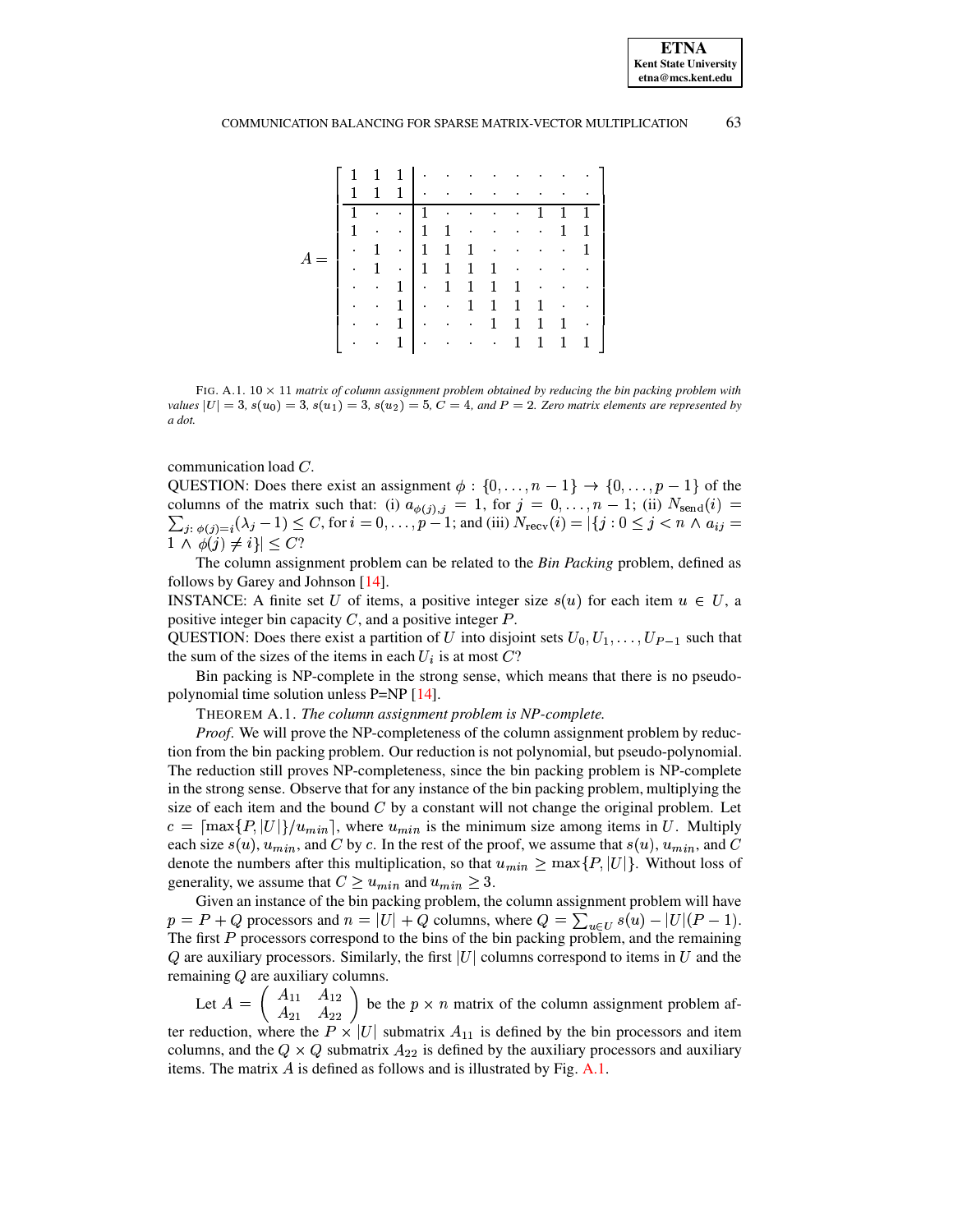• All elements of  $A_{11}$  are 1, which means that each column representing an item can be assigned to any processor representing a bin.

**ETNA Kent State University etna@mcs.kent.edu**

- $A_{12} = 0$ , which means that auxiliary columns cannot be assigned to a processor representing a bin.
- We define  $A_{22}$  such that each row and each column in  $A_{22}$  has C nonzeros. This can be achieved by assigning nonzeros to the  $C$  positions on and below the main diagonal in each column (continuing with the first row, if the last row is reached). In other words,  $a_{ij} = 1$  in  $A_{22}$  for  $i = j, (j + 1) \text{ mod } Q, \ldots, (j + C - 1) \text{ mod } Q$ . All other elements are 0. We assume without loss of generality that  $Q > C$ . (Otherwise,  $Q$  can be suitably enlarged.)
- We define  $A_{21}$  such that each row has a single nonzero, and such that the *i*th column, which represents the *i*th item  $u_i$ , has  $s(u_i) - P + 1$  nonzeros. This can be achieved by putting nonzeros in the first  $s(u_0) - P + 1$  rows and the first column, the next  $s(u_1) - P + 1$  rows and the second column, and so on. Altogether this requires  $\sum_{i} |s(u_i) - P + 1| = \sum_{i} |s(u_i)|$  $\overline{a}$  $(s(u_i) - P + 1) = \sum$  $\overline{a}$  $s(u_i) - |U|(P - 1) = Q$  rows, which are exactly the auxiliary rows.

We claim that there is a solution to the reduced column assignment problem with no processor loaded more than  $C$ , if and only if there is a solution to the bin packing problem. The proof is based on the following observations on the reduced column assignment problem.

- 1. Each auxiliary column has to be assigned to an auxiliary processor. This will load every auxiliary processor with  $C - 1$  sends and  $C - 1$  receives for an auxiliary column. No auxiliary processor can obtain two (or more) auxiliary columns, since the number of sends  $2C - 2$  would then exceed C. Since each of the remaining columns has at least  $u_{min} + 1 \ge 4$  nonzeros, representing at least three sends, they cannot be assigned to an auxiliary processor without exceeding  $C$ . Therefore, each column representing an item needs to be assigned to a processor representing a bin.
- 2. The receiving load of every processor that represents a bin is at most  $|U|$ . Recall that  $|U| \leq C$  because of the initial scaling operation. Every auxiliary processor has a receiving load of  $C$ , including one receive operation for the columns representing an item. Whether the communication load of a processor satisfies the bound  $C$  is thus solely determined by its sending load.
- 3. Each column representing an item u has  $s(u) + 1$  nonzeros and hence assigns  $s(u)$ send operations to its owner.

By the first observation, each item must be assigned to a bin for the communication load to remain below  $C$ . By the second observation, distribution of remaining receives does not affect the feasibility of the solution. Only the assignment of sends is important. By the final observation, each column representing an item assigns a number of sends equal to the size of the item to its processor (bin). By construction, any item-column can be assigned to any bin-processor. As a result, the problem reduces to the bin packing problem.

Based on these observations, there will be a solution to the column assignment problem, if and only if there is a solution to the bin packing problem. 0

**Acknowledgements.** We would like to thank the referees for their careful reading and useful comments on the initial version of this paper, which led to significant improvements. We thank Ali Pinar for providing the proof of NP-completeness of our problem, which is given in the appendix. The first author wishes to thank Erik Boman, Ümit Catalyurek, Karen Devine, Bob Heaphy, Bruce Hendrickson, Alex Pothen, and Tony Skjellum for many fruitful discussions during his visit to the US, April–July 2004.